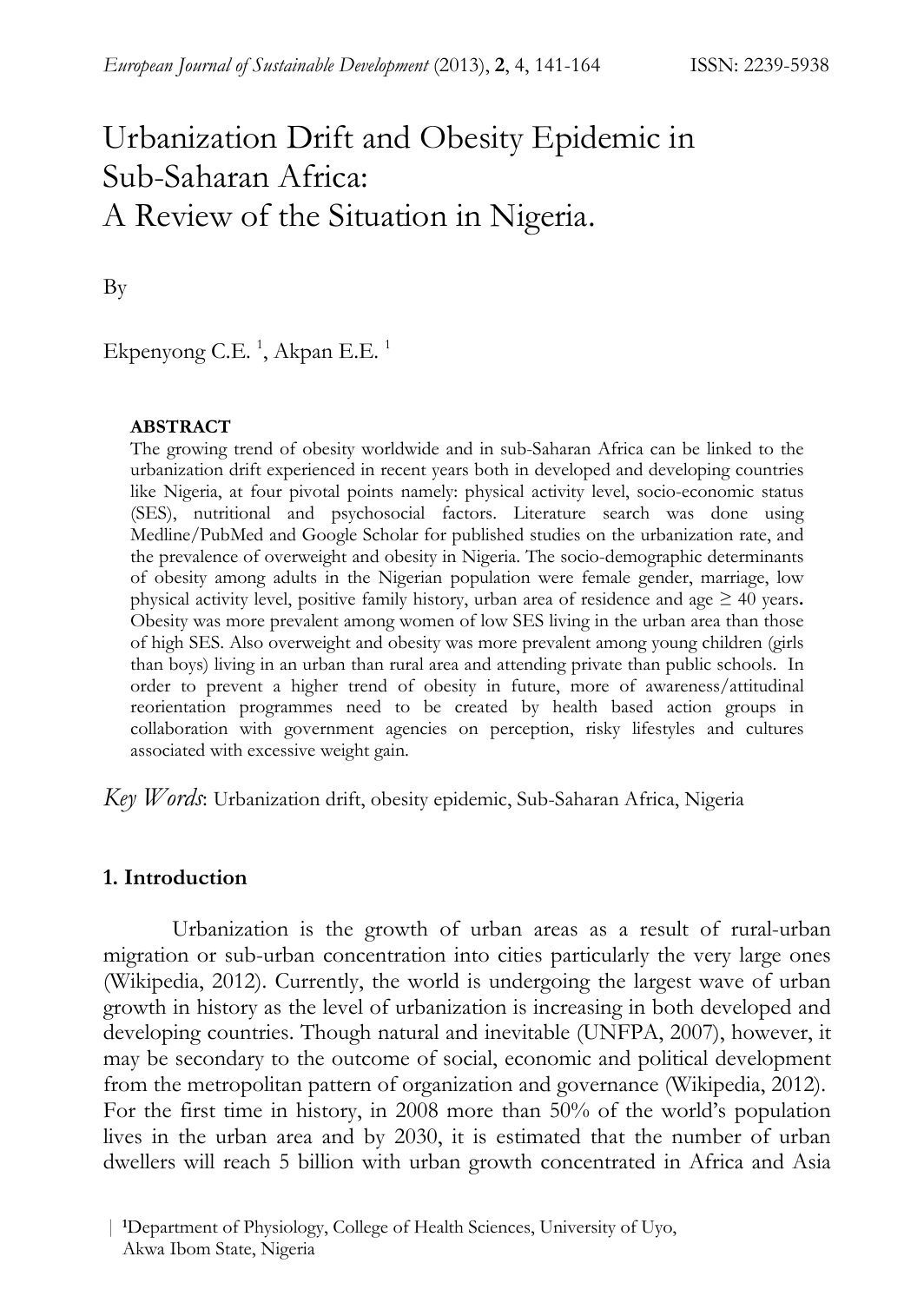(UNFPA, 2007) and it is projected that by 2050, 70% of the world population will be living in towns and cities. The scale and pace of urbanization in Nigeria is not different as she is the Africa's most populous country with a population of about 162 million as at 2011 (World Bank Group, 2012). With such a large and quickly growing population, Nigeria may face different and perhaps greater challenges in dealing with rapid urbanization and its associated adverse health outcomes including obesity than her neighbors (United Nations, 2008) as she experiences an upsurge of more large cities (i.e. those with over one million people) than any other country in Africa.

A well-established body of literature documents a strong link between urbanization and obesity epidemic in Nigeria (Ekezie et al, 2011) at four pivotal points namely; physical activity level, SES, nutritional and psychosocial factors. According to the world health organization (WHO), the societal change and nutritional transition are driving the high prevalence of obesity worldwide. Economic growth, modernization, urbanization and the globalization of the food market are just some of the forces thought to underline the increasing trend of obesity (Drewnowski and Popkin, 1997; WHO, 2002). Obesity has reached epidemic proportion globally with more than 1.6 billion adults being overweight and at least 400 million of them clinically obese and is a major contributor to the global burden of chronic diseases and disability (WHO, 2002; WHO, 2006). At the other end of malnutrition scale, obesity is one of today's most blatantly visible-yet most neglected public health problems (WHO, 2002). The scourge of obesity is not restricted to developed societies alone, in developing countries, it is estimated that over 775 million people suffer from obesity related problems. Obesity contributes about 2.8 million deaths each year, risk of heart diseases, strokes and diabetes increase steadily with increasing body mass index (WHO, 2011).

For instance in Nigeria, presently about eight million people are suffering from hypertension, 4 million are diabetic and 100,000 new cases of cancer are diagnosed each year (Chukwu, 2011). According to HERFON, about five million Nigerians may die of non-communicable disease (NCDs) by the year 2015, and diabetes alone is projected to cause about 52% of the mortality. Also, the economic cost of obesity related diseases in Nigeria is enormous. In 2005, it was about 400 million dollars, and by 2015, it is estimated to rise to eight billion dollars (HERFON, 2011)

The trend is almost the same in other developing countries of the world. In Indonesia and china, the incidence of obesity in cities is doubled than in country side, while in Congo, it is six times higher (Popkin, 2000) and in western Africa, it is estimated to be 10%, with the rates of obesity among women three times those found in men. In urban West Africa, rates of obesity have more doubled in the last 15 years (Abubakari et al, 2008).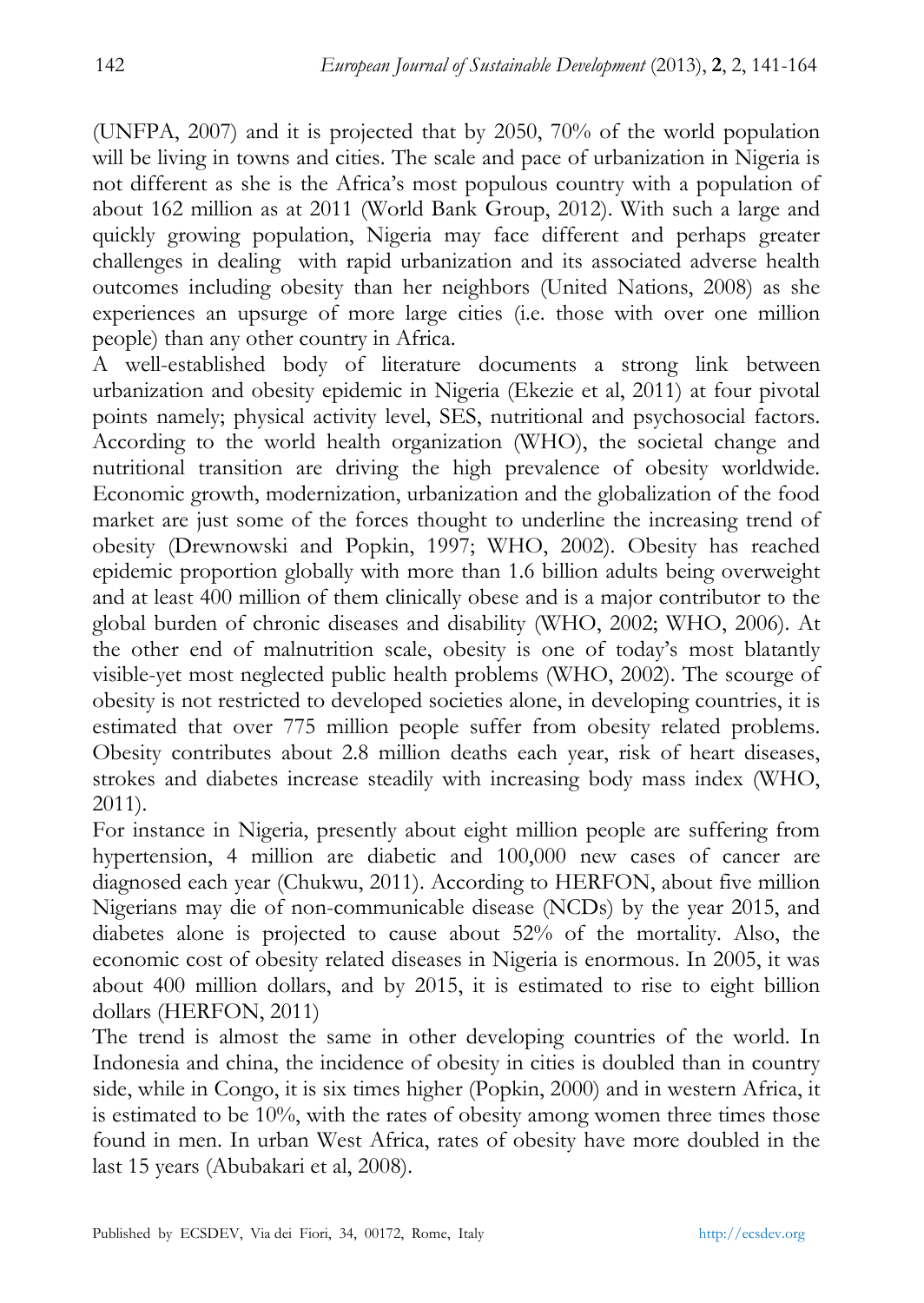However, since urbanization is expected, continuous and inevitable in human and societal development, multi-factorial, multi-dimensional, proactive approaches are needed and should be targeted at reaching many at various meet points where they could be found and in their local languages in order to curb the increasing adverse health outcomes associated with urbanization such as obesity. Hence, to contribute to existing knowledge, this review paper shall spotlight the various roles that socio-economic, cultural, nutritional, psychosocial and physical factors related to urbanization play in promoting an obesogenic environment and will relate it to the ever growing epidemiological trend of overweight and obesity in Nigerian urban cities. It shall also suggest recommendations as to what can be done to curb the trend of obesity among the Nigerian populace.

## **2. METHODS**

#### **Search strategy**

Literature search was done using Medline, PUBMED and Google Scholar for published articles on various studies on the urbanization rates, the prevalence of overweight and obesity epidemic in Nigeria. Other articles were gotten from journal hand search. The search for articles on the prevalence of overweight and obesity in Nigeria was limited to studies conducted among Nigerians within 1997- 2012.

The search keywords included: "*obesity and overweight in Nigeria, obesity prevalence in Nigeria, physical activity level and obesity in Nigeria, socioeconomic status and obesity in Nigeria, nutritional or dietary habits and obesity among Nigerians, psychosocial factors and obesity in Nigeria, urbanization drift and obesity in Nigeria, urbanization drift in Nigeria, urbanization*, *obesity and overweight",* etc.

From the search, only articles that met the inclusion criteria were used for this review. Full articles were gotten where possible. The title and abstracts of the various articles were assessed by the first author (EC), while the second author (AE) assessed the studies' selection procedure, and in cases of discordance the selection was discussed between the authors.

## **2.1 Inclusion criteria**

Articles were included if they were published within 1997-2012, published in English and conducted among Nigerians in rural or urban settings and showed a relationship between urbanization and obesity. Additionally, other included studies showed a relationship between physical activity levels and obesity or nutritional habits, socioeconomic status and psychosocial factors with obesity among Nigerians. Other articles whose findings were contributory to the overall topic were also included.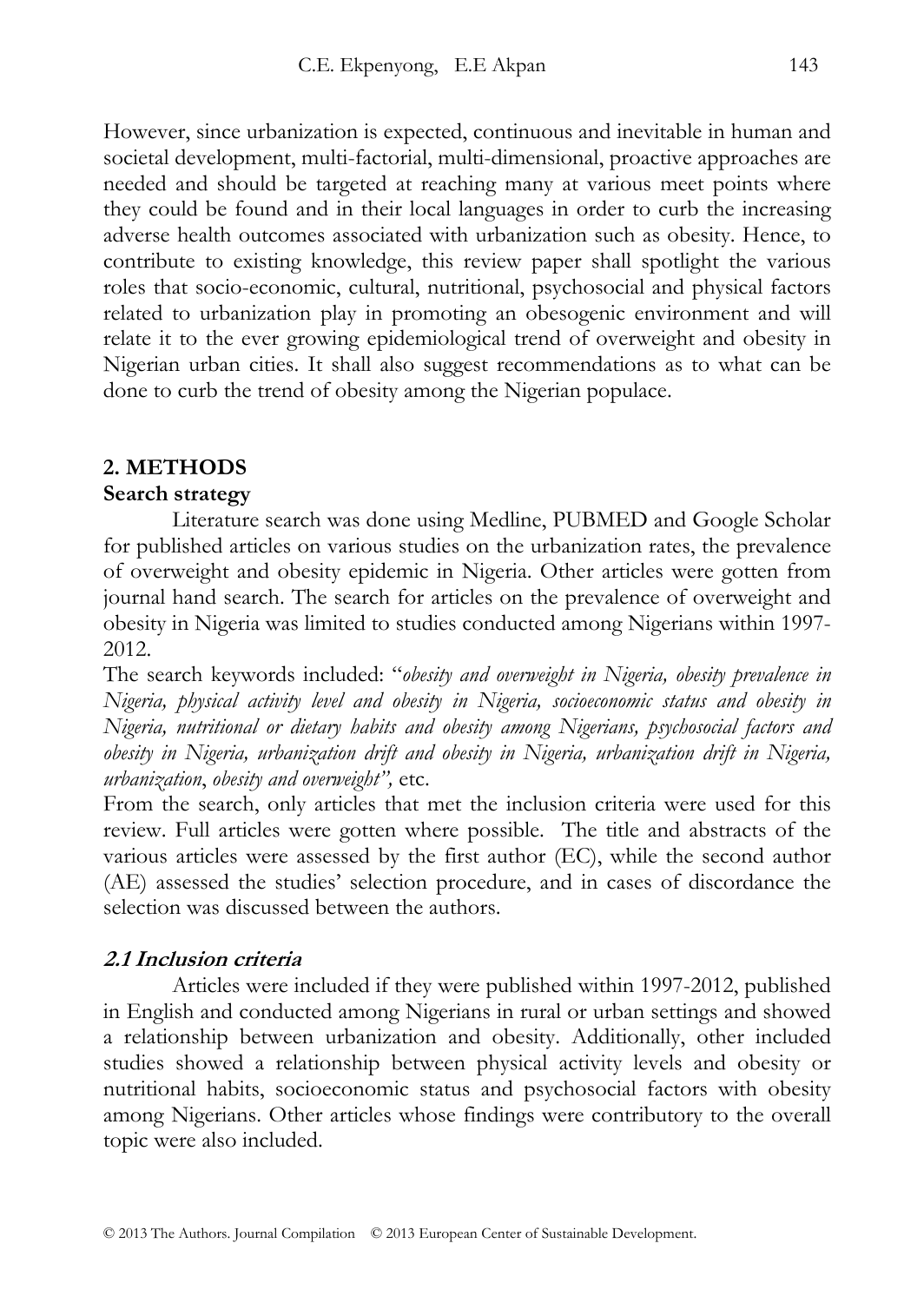## **2.2 Exclusion criteria**

Articles that did not meet the inclusion criteria were excluded especially those studies of "low" quality which were not too relevant to the topic.

## **Results**

For the prevalence of overweight/obesity in urban/rural Nigeria, a total of 2305 relevant abstracts were gotten from the combined search and only 33 articles that met the inclusion criteria were used. Nineteen studies were conducted among urban participants only, six among semi-urban participants, three among urban and rural participants, and three among rural participants only while in two studies, the study setting was not specified. Nine studies were conducted among young children (<18 years of age) while 24 studies were conducted among adults (>18 years of age) participants.

## **3. The Prevalence of Overweight and Obesity among Nigerians**

The prevalence of overweight and obesity among Nigerians from various studies are enlisted in table 1. From these studies, the major findings were that obesity was more prevalent among women of low SES living in the urban area than those of high SES in variance with what thought to be the case among developing countries (Amole et al, 2011). The socio-demographic determinants of obesity among adults in the Nigerian population were female gender, marriage, low physical activity level, positive family history, urban area of residence and age ≥ 40 years**.** Also overweight and obesity was more prevalent among young children (girls than boys) living in an urban than rural area and attending private schools than public schools. As in adults, low physical activity and poor dietary habits were also associated with the obesity prevalence among children and may not too dependent on parents SES. Hence, the above studies justify the prevalence of an obesity epidemic in Nigeria and could be projected to double with the passing years.

## **3.1 Urbanization Drift in Nigeria (1950-2020)**

Nigeria is Africa's most populous country with a population of about 162 million as at 2011 (World Bank Group, 2012). The distribution of Nigeria's population is shaped to a great extent by urbanization. Between 1952 and 1991, the number of urban areas in Nigeria increased from 56 to 359 (Onwuka, 2005) and may triple with current infrastructural transformation agenda in Nigeria. The proportion of urban dwellers as a percentage of the overall population rose from 28.6 percent in 1980 to 46.2 percent in 2005, while the country's urban population now grows at a rate of 3.78 percent per year (Agunwamba et al, 2009). In comparison, sub-Saharan Africa's urban population growth rate of 3.67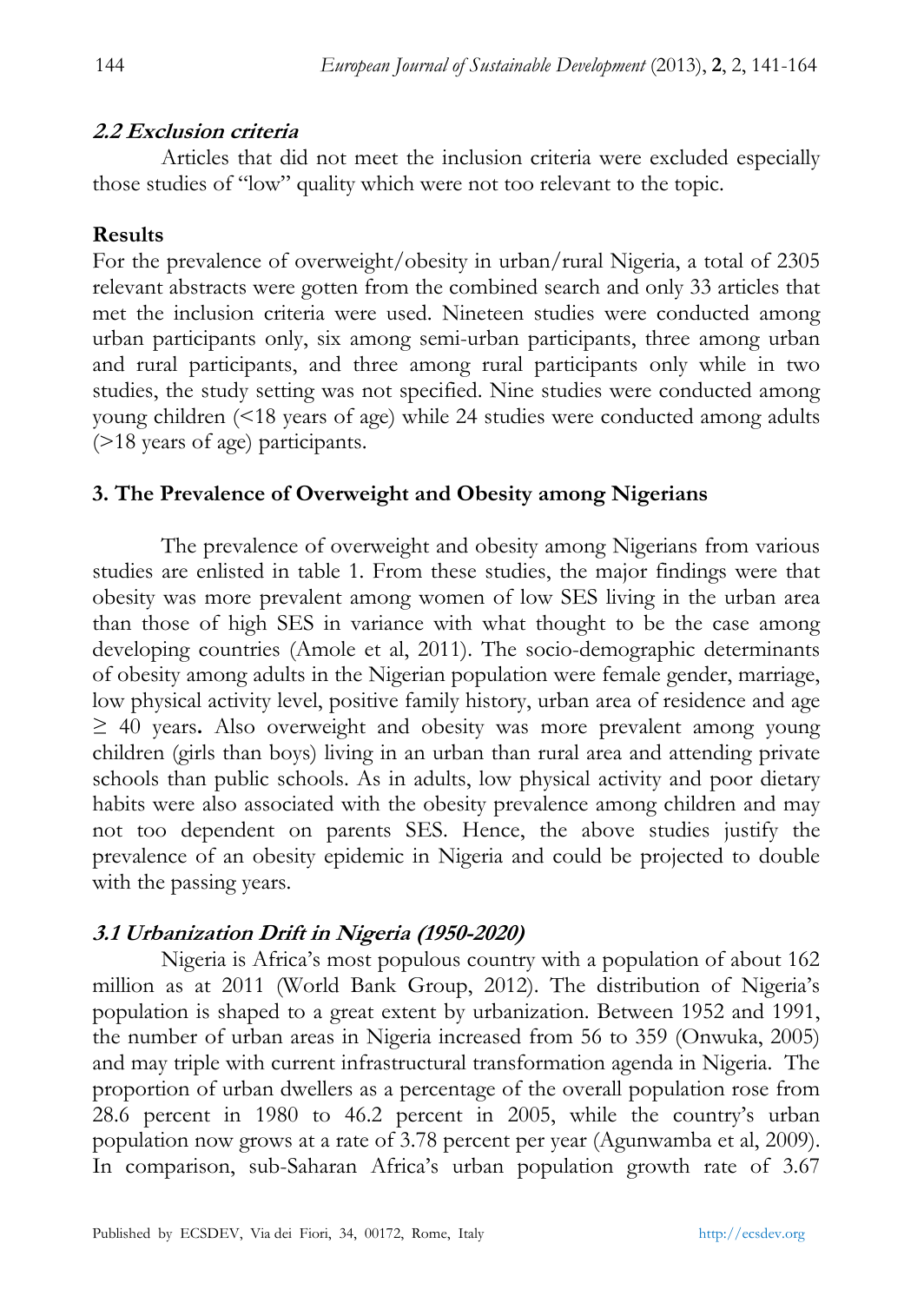percent falls short of this, as seen in its 2005 percentage of urban dwellers (35 percent) (United Nations, 2008). With more large cities and a quickly growing urban population, Nigeria may face greater challenges in dealing with rapid urbanization than its neighbors (United Nations, 2008; Agunwamba et al, 2009) (See Figure 2 (United Nations, 2006))

Factors that promote the pace of urbanization in Nigeria include natural increase and migration. The Nigerian total fertility rate (TFR) of 5.43 in 2006 exceeds that of sub-Saharan Africa as a whole and is more than twice the world's rate. The fertility rate in Nigeria is quite higher than that of other developing nations. However, the UN projects that the fertility rate will decline to 3.64 children per woman in 2020-2025 and to 2.4 in 2045-2050 (Agunwamba et al, 2009; United Nations, 2007), this could only be attainable if most families adopt proper family planning measures. This invariably affects the country's population status. The UN projects a population increase from about 148 million (2007) to 210 million individuals in 2025 and 289 million in 2050 (United Nations, 2007). The United Nation's World Urbanization Prospect, (United Nations, 2006) projects a decline in the urban annual growth  $\frac{1}{2}$  in Nigeria from 7.56% (1955-1960) to 3.75% (2010-2015) and 2.42% (2050-2055), as it is expected that many families in our cities may adopt the westernized view of small family size of one or two kids, however the Nigerian population data are not always reliable (Agunwamba et al, 2009) due to discrepancies and non-compliances.

Another contributory factor to the Nigerian urban growth is migration (ruralurban), as many people move in search of better socioeconomic opportunities (UNFPA, 2007). Among the different tribes/ethnicities, high populated and less developed tribes tend to migrate to the urban area for various purposes. In a study by Mberu et al (Mberu, 2005), it was deduced that Hausa-Fulani people are more likely to be rural-rural migrants than all other ethnic groups except Nupe-Kamberi-Gwari. Rural-urban migrants however were unlikely to be Hausa-Fulani. The Urhobo-Edo-Isoko and the Igbo-Ibibio were much more likely to migrate to urban areas, with the Igbo national dominance of the trading sector and high population and low economic development in the Igbo region likely the cause of the high out migration rates. The Niger-delta region was the origin of large numbers of people from the latter group (United Nations, 2007; Mberu, 2005). Recently, many migrate in search for economic fortunes leading to population explosions in the cities. The urban centers of Lagos, Port Harcourt, Kaduna and Kano have grown very fast especially as they are the commercial nerve centers of their respective geopolitical zones. Abuja, the Federal Capital City and some of the new State capitals have also experienced phenomenal growth as a result of migration. Rapid urban growth has resulted in the problems of urban congestion or overcrowding, poor housing, poor environmental sanitation, unemployment, crimes and other social vices which have come to characterize Nigeria's large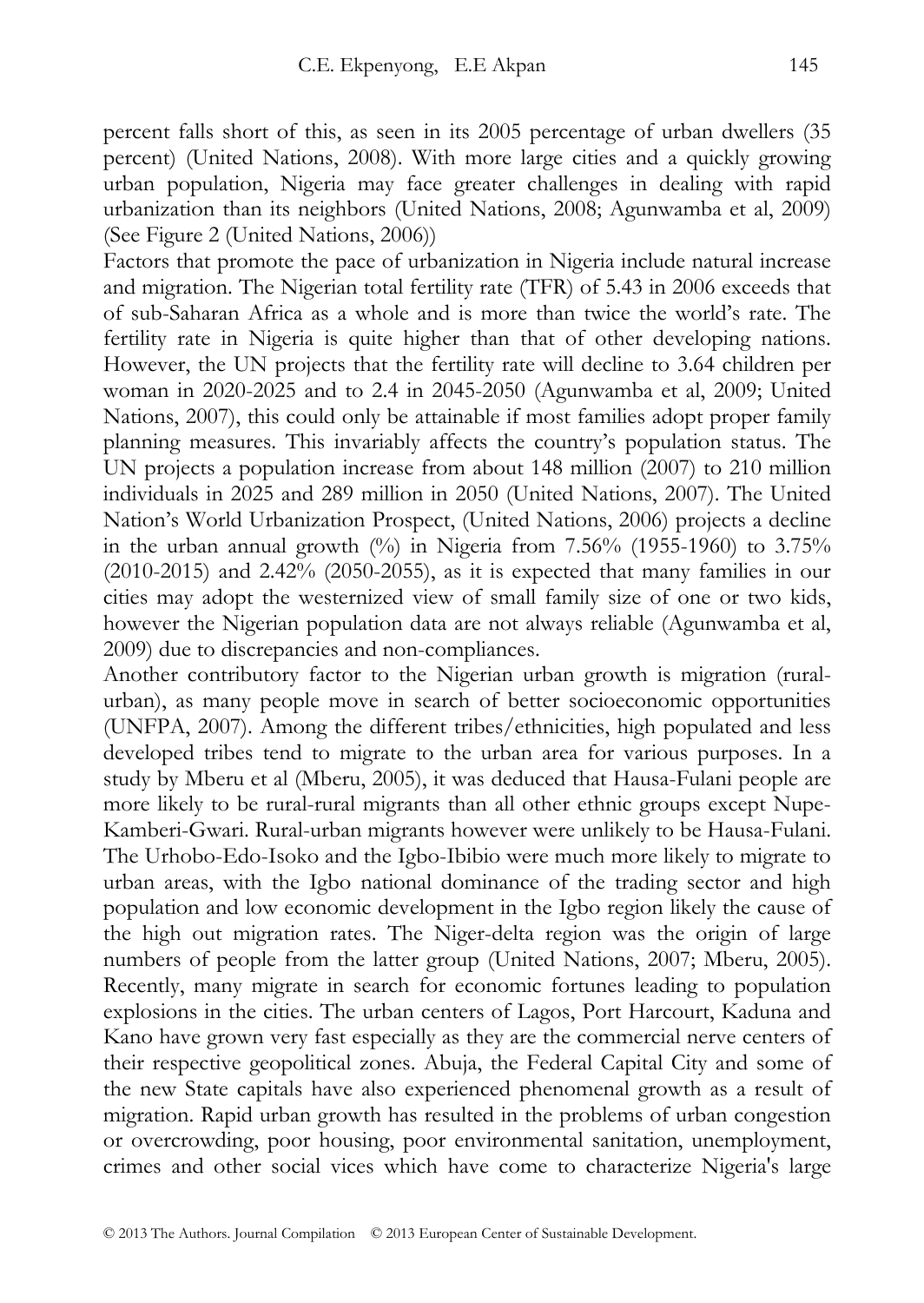urban centers. Lagos by 2004 had 10 million residents and is expected to reach 17 million (United Nations, 2004) or 25 million by 2015 (Heyman and Pycroft, 2003); while UNFPA (United Nations, 2012) reports that the population of Abuja stands at about 2.3 million (2011) and may reach 3.3 million by 2015 with a population growth rate of 9.3%.

Education level could affect migration rate. Those with the higher levels of education were ten times more likely to migrate from rural to urban areas than those with the lower levels (the ratio for rural-urban migration was 2:1) (Agunwamba et al, 2009). However, a large proportion of rural-urban migrants end up unemployed for months or years (United Nations, 2004; Nigerian Institute of Social and Economic Research, 1993).



FIGURE 1: The urban-rural population projections (1950-2050) in Nigeria. (Source: UN Population Divisions/DESA, 2012 (**49**)) **Notes:** 

(1) Proportions of urban and rural population in the current country or area in per cent of the total population, 1950 to 2050. (2) Proportions of urban population in the current country as compared to the major area and region in which this country is located. The proportion is expressed in per cent of the population between 1950 and 2050.

Environmental degradation and conflict may drive people off the land. Often people who leave the country side to find better lives in the cities have no choice but to settle in shanty towns and slums, where they lack access to decent housing and sanitation, health care and education, in effect, trading in rural for urban poverty (UNFPA, 2007). As the total fertility rate (TFR) for rural regions in Nigeria (6.1 children per women) exceeds that for urban (4.9 children per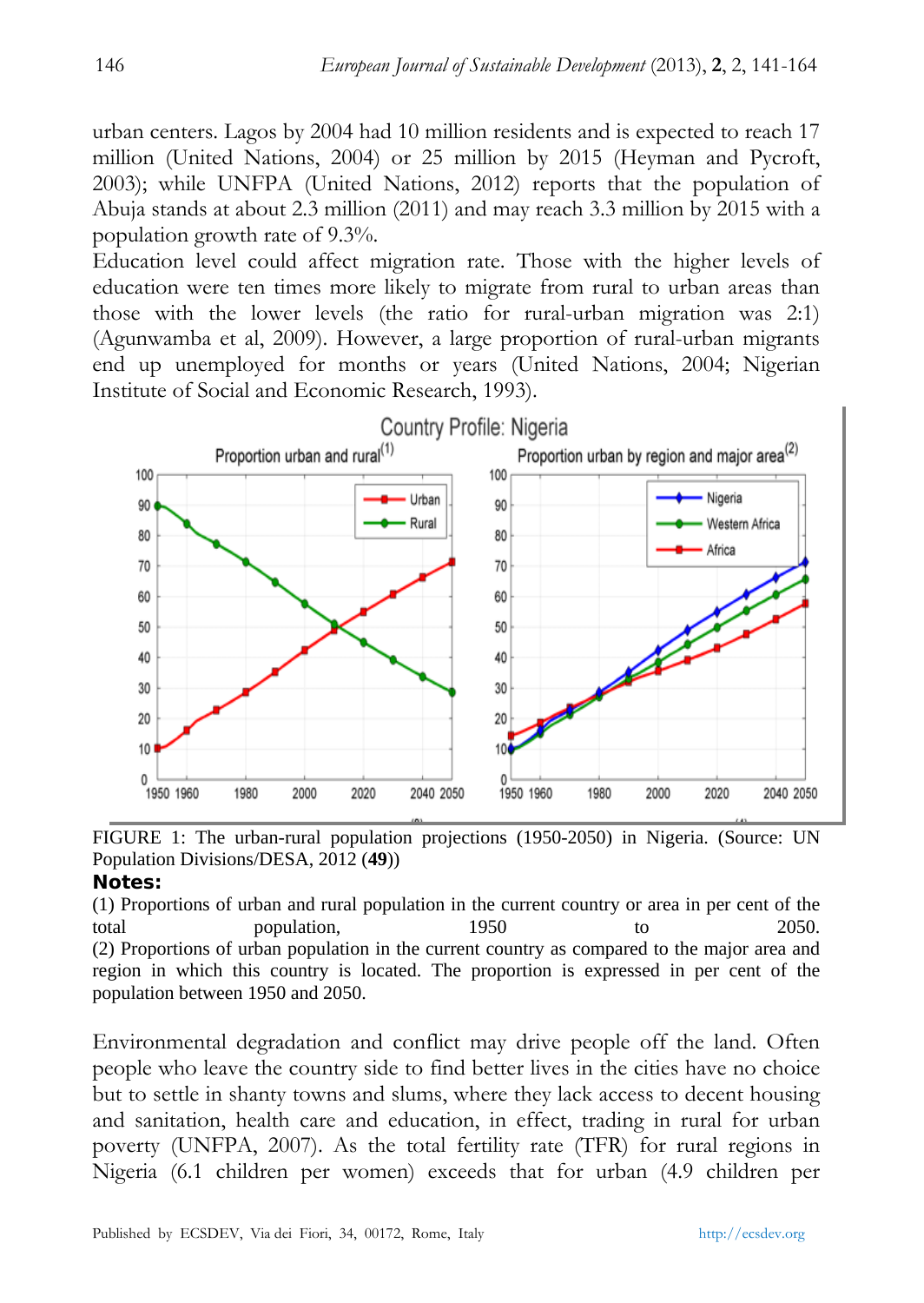woman), it is evident therefore that Nigeria's urban population has grown at a faster rate than the rural population for reasons beyond urban fertility alone (Agunwamba et al, 2009), emigrants from neighboring African countries may also possibly contribute to the phenomenal urban growth.

With regards to the main processes driving urbanization, rural to urban migration and natural population growth in existing urban areas are possible contributory factors (Leon, 2008). Although difficult to estimate with certainty (White et al, 2004), there is a consensus among demographers that rural to urban migration account for 60% of the urban population growth today (Cohen et al, 2004), less than 40% due to migration from rural areas, and the remainder being a result of annexation, where by an expanding urban area comes to incorporate small towns or villages which previously had been classified as non-urban (Leon, 2008; Cohen et al, 2004). Figure 1 shows the urban-rural population projections (1950-2050) in Nigeria. As shown below, the rate of urbanization doubles and by 2050, 70% of the Nigerian population will be living in our cities.

## **4. DISCUSSION**

## **4.1 The Link between Urbanization and Obesity**

Before the recent effects of industrialization and development, poverty and hardship in developing countries hinder a greater number of people from being obese (Sola et al, 2011). Today, the influence and drive of modernization have changed resources, environment and behavior on a global scale (**39**). Theories that follow traditional pathways have reduced the cause of obesity to a simple dichotomy of diet and physical activity pattern and perhaps genetic influences putting into perspective a balance equation of energy input and output. However, one must not be oblivious of the role of globalization in our everchanging world as a catalyst for weight gain (WHO, 2002; Popkin and Gorgon-Larsen, 2004). Recent studies suggest that, the forces of rapid globalization, urbanization and mechanization account for the shift in the dietary pattern and physical activity levels that tends to increase the risk of obesity in children and adults worldwide (Ekezie et al, 2011; Akarolo-Anthony and Adebamawo, 2012; Leon, 2008).

As shown in figure 2, urbanization can be linked to obesity by four pivotal factors namely: nutritional factors, physical activity levels, socio-economic status and psychosocial factors. These factors are extrinsic to an individual while the genetic susceptibility or predisposition plays an intrinsic role to an individual's weight gain. The interplay between these factors may result in excessive weight gain or the risk of developing non communicable diseases.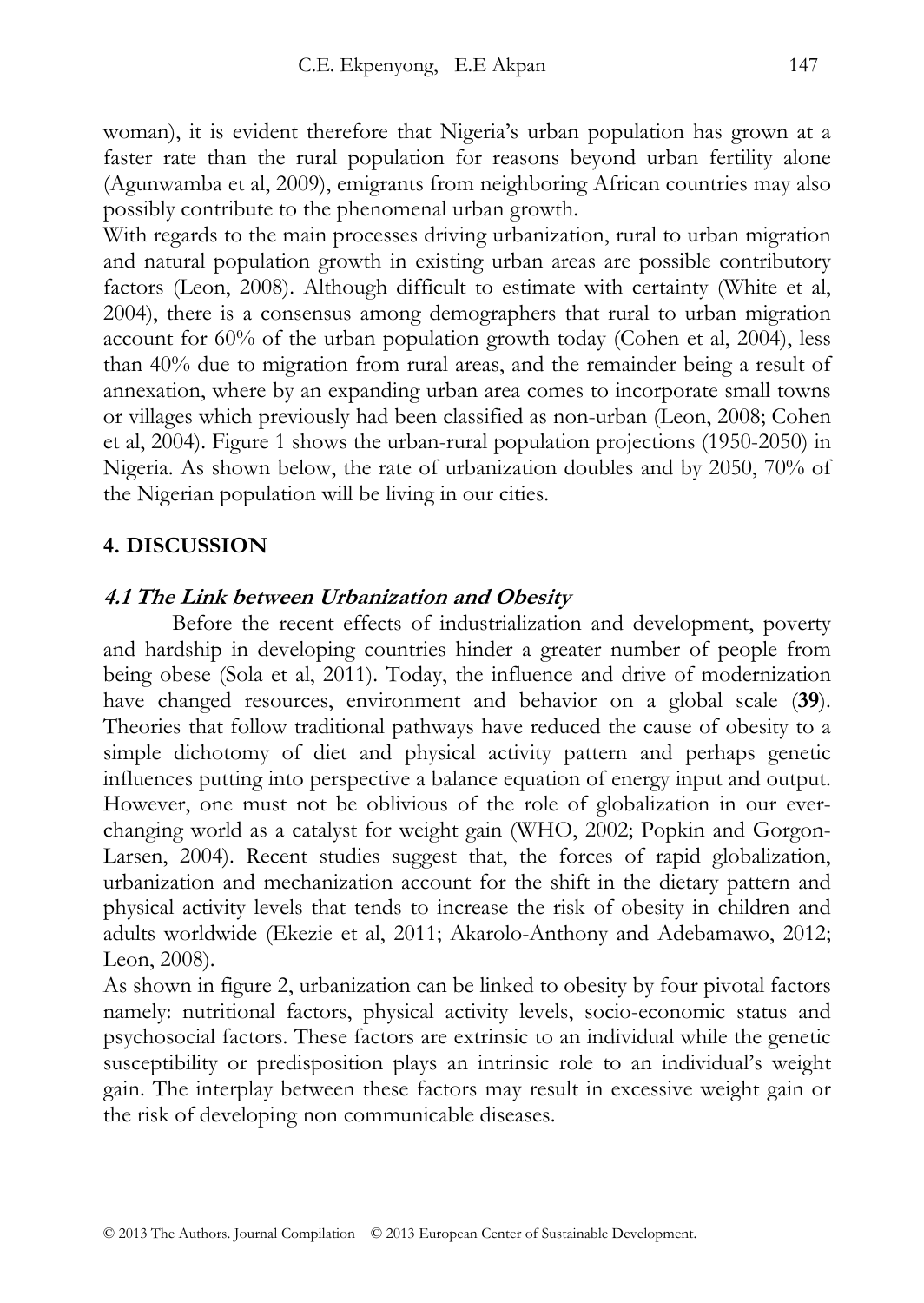## **4.2 Nutritional factors**

Paradoxically, developing nations (e.g Nigeria) use their growing incomes to replace their traditional diets, rich in fibers and grains with diets that include a greater proportion of fats and caloric sweeteners (Drewnowski and Popkin, 1997). During the course of development, population undergoes nutrition transition characterized by an increased consumption of fats and simple sugars and a decrease in fruits and vegetable intake. Nutrition transition involves moving away from traditional diet that are high in complex carbohydrates and low in fats to a modernized diet which has higher concentration of simple sugars and energy from fats and lower contribution of energy from complex carbohydrates (Drewnowski and Popkin, 1997). The average staple diet of a rural African population (including Nigeria) consists of carbohydrates (70%) with rather low protein intake. It has high fiber content, moderate oil mostly palm oil, with average salts content (Ulasi et al, 2010). In addition, it is rich in vegetables and fruits as mostly those in these rural communities are farmers. However, those with very large family size and fewer resources (poor economy) are rather under weight than overweight (Chakrabarty and Bharati, 2010). From prior studies, urbanization has resulted in nutrition transition from traditional diet to western diets (which include more saturated fats and sugars and less of the traditional diet of fiber and protein). With more rural communities being converted to semi urban/urban communities due to migration and natural increase, the introduction of modernization and westernization, will result in many tending to adopt western diet patterns including fast food and drinks (Ulasi et al, 2010).

Global availability of cheap vegetable oils and fats has resulted in greatly increased fat consumption among low-income nations (Drewnowski and Popkin, 1997) including Nigeria. Consequently the nutrition transition now occurs at low levels of gross national product than previously, and is accelerated further by high urbanization rates (Drewnowski and Popkin, 1997). Rapid urbanization is accompanied by unhealthy dietary practices, sedentary lifestyles and obesity, all of which are major risk factors of non-communicable diseases (NCDs). All these risk factors are lifestyle related and are influenced by the change from rural to urban lifestyle (Yaday and Krishnam, 2008). In our rural communities, where farming is predominant, people eat fresh foods and fruits and less fats, but as they migrate from rural to urban centers or as their communities experience transformation, with little lands to farm on, many tend desire the consumption of processed can foods/drinks. The result evidently is the reduction in the nutritional status and life expectancy for urban dwellers as against rural dwellers. Early nutritional status of an individual is a factor that is influenced by rapid

urbanization and could directly or indirectly affect weight gain at latter life. Nature provided breast milk as the first and safest food and source of immunity to a new born baby. Some studies have found that breast-feeding may also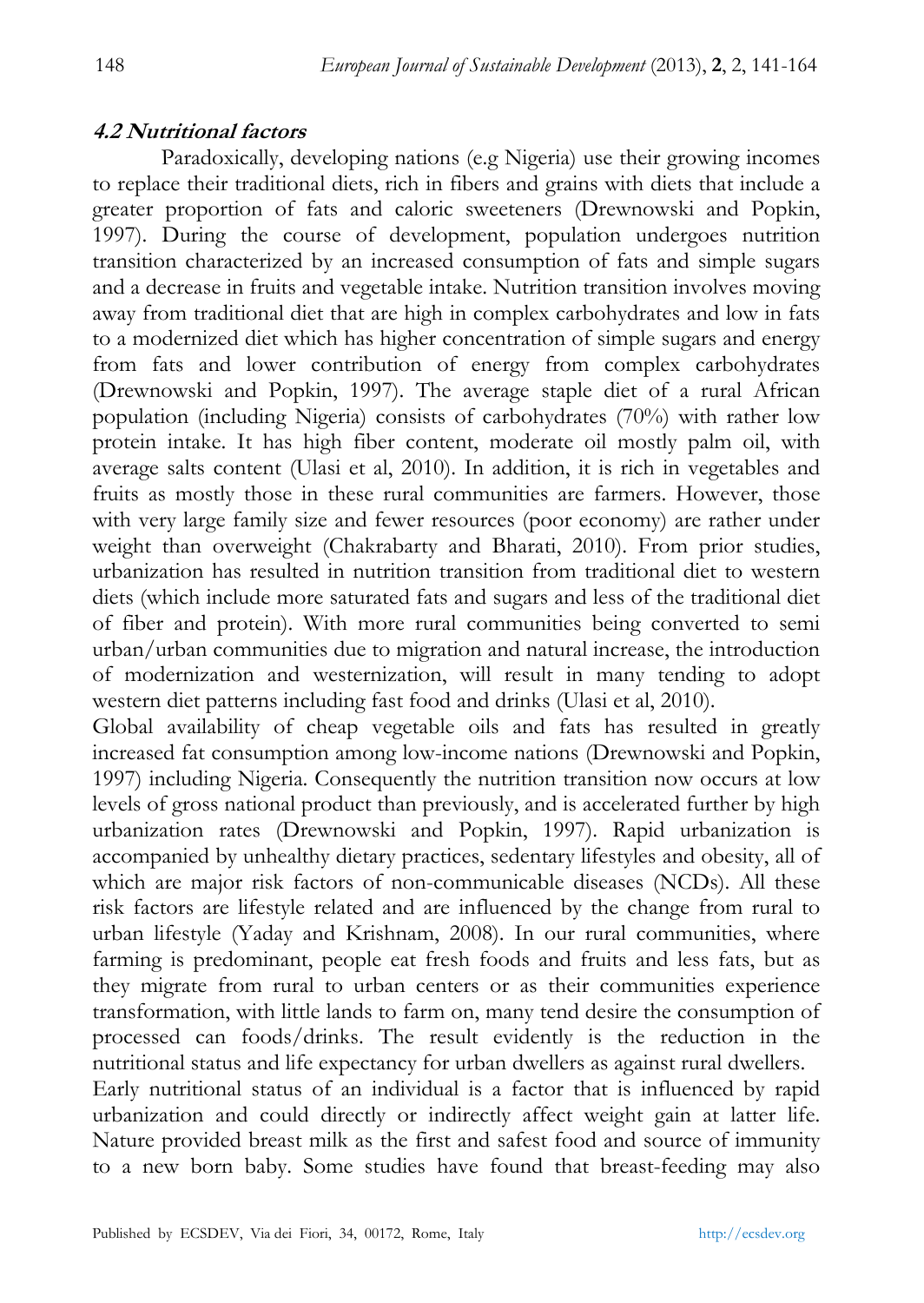protect a child from obesity (Toschke et al, 2002). Infant feeding is important in the development of obesity, because children who are bottle-fed have higher rates of being obese than those who are breast-fed (Gillman et al, 2001), but this relationship has been inconsistent in adults, while in other studies it failed to be protective. Though, rural parents are hardworking but most mothers are not too busy to breastfeed their babies as against some urban women (working-class) who are too busy to breastfeed and hence resort to artificially compounded baby formulas with low natural nutrient constitution and longer shelf life.

Since living in the city can be very expensive, most of the times, both parents may work secularly to make ends meet. Urbanization in Nigeria is also accompanied by higher female participation in the work force and with a shift away from traditional time intensive preparations towards precooked convenient food at home to fast-food and snacks outside meals. Particularly for the urban populace, the shift towards fast and convenience foods is also a shift away from fresh fruits and vegetables, pulses and other roots/tubers, towards a much more sugary, salty and fatty diet. It is also often a shift away from a diet rich in fiber, minerals and vitamins towards one rich in energy including sugar, saturated fats and cholesterol (Shetty and Schmiduber, 2011).

Urbanization in Nigeria not only affects changes in the dietary patterns within the country; it may also promote changes and convergences across borders. Urbanization provides infrastructure, transportation facilities, ports and roads, trains and air ports, thereby facilitating trade both within and across countries. It affords international suppliers the advantages of proximity to locallyconcentrated mass of consumers, allowing their foreign distribution channels (e.g. international supply chains, super markets, and fast-food chains) to operate efficiently and profitably. Foreign distribution channels bring foreign diets, meaning more processed, sugary, fatty foods that are energy-rich in general (Shetty and Schmiduber, 2011). This has resulted in the globalization of the food market invariably resulting in the availability of cheap vegetables oils/fats and its consumption in low income countries (Drewnowski and Popkin, 1997) like Nigeria and as a result most people will prefer these foods/drinks/oils just because they are foreign.

Poor dietary knowledge as another factor, also promotes excessive weight gain. Poor dietary knowledge may affect food choices and preference. Some individuals go for food due to their palatability and pleasure than for their nutritional composition. This is more common among children. Most urban kids when taken to fast food points prefer white bread, savory snacks, cookies, chips, biscuits, other form of potatoes and chocolates (Skidmore and Yamei, 2004), which are not part of traditional African recipes. If this trend is not reversed and the individuals educated, such young ones grows up with the notion that foods that taste sweet and oily is better. Most persons, who eat away, do this possibly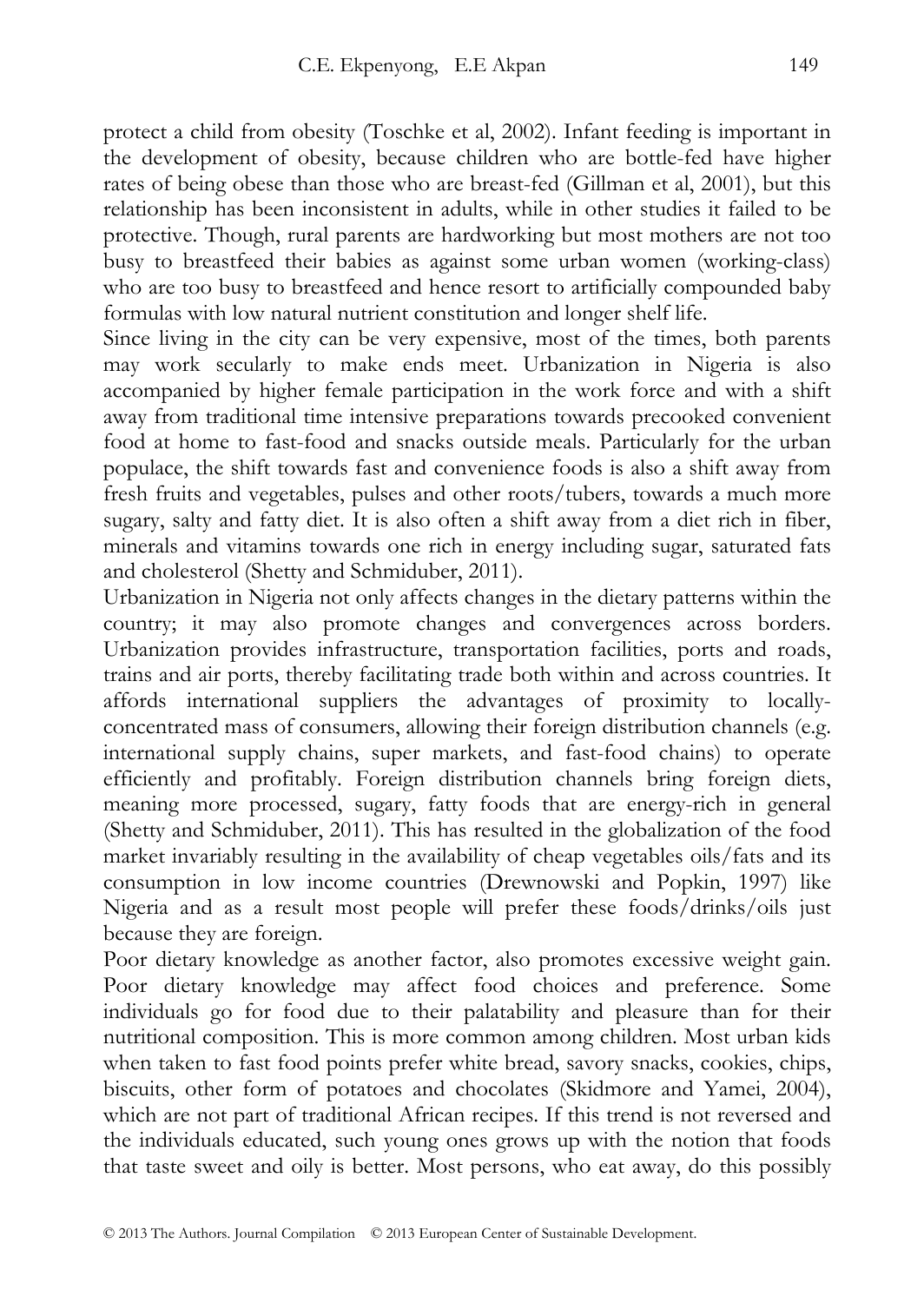for reasons of less time at home due to job demands. It is reported that these away from home foods are low in natural and basic ingredients in their preparation (Drewnowski and Popkin, 1997). Eating away from home has been shown to be associated with increased energy intake as well as overweight and obesity (Binkley et al, 2000; French et al, 2000). Restaurants and grocery stores are the primary settings from which people obtain food. These settings are often designed to maximize sales of food by strategically placing and promoting items to encourage impulse purchases. The superficial characteristics of food products, including packaging and portion sizes, design, salience, health claims and labeling, strongly influence food choices and consumption in ways for which people generally lack insight. Also, increasing the size of entrée result in increased energy intake (Diliberti et al, 2004) as some restaurants serve excessive portion, therefore it could be recommended that one leave half of his/her entrée behind or better yet share a plate with someone. Dietary behaviors /pattern may also reflect patterns influenced by social class and may be influenced by stress levels. Most persons tend to eat more when they work hard, while most individuals prefer high fat diets, since these do not switch off appetite as well as carbohydrate and protein. Also fat consumption induces very little energy expenditure as most is stored (Hunter et al, 2002). Studies have shown that the prevalence of obesity is greatest in those who eat more fats. Snacking and loss of formalized meal pattern reduces the conscious recognition of food eaten. Additionally, excessive alcohol consumption promotes weight gain by providing substantial energy. It can also stimulate appetite and loosen restraint (Hunter et al, 2002**)**.

Unfortunately giving off smoking increases appetite and decrease metabolic rate, leading to an average weight gain of 2.8 kg in males and 3.8 kg in females. Thus to prevent such weight gain, dietary advice on healthy eating should be given to all giving up smoking **(**Hunter et al, 2002). It is recommended that food preferences should not be based on palatability and portion size only but most especially on its nutritional value. The family, medical practitioners such as dieticians should enlighten others on the benefits of healthy dieting and what constitutes balanced diet. Additionally, poor eating behaviors like binge eating and drinking should be discouraged and any affected should see a medical practitioner for advice.

## **4.3 Physical activity level**

In recent years, modernization and industrialization in our urban areas has given rise to a generalized state of reduction in the use of human energy during labour as well as capital intensive manufacturing of goods and services. Various studies report that 25-65% of Nigerians are physically inactive (Ekpenyong et al, 2012) with rapid urbanization as a major driving force. In a study by Akarolo-Anthony and Adebamowo (2012), 58.9% of the participants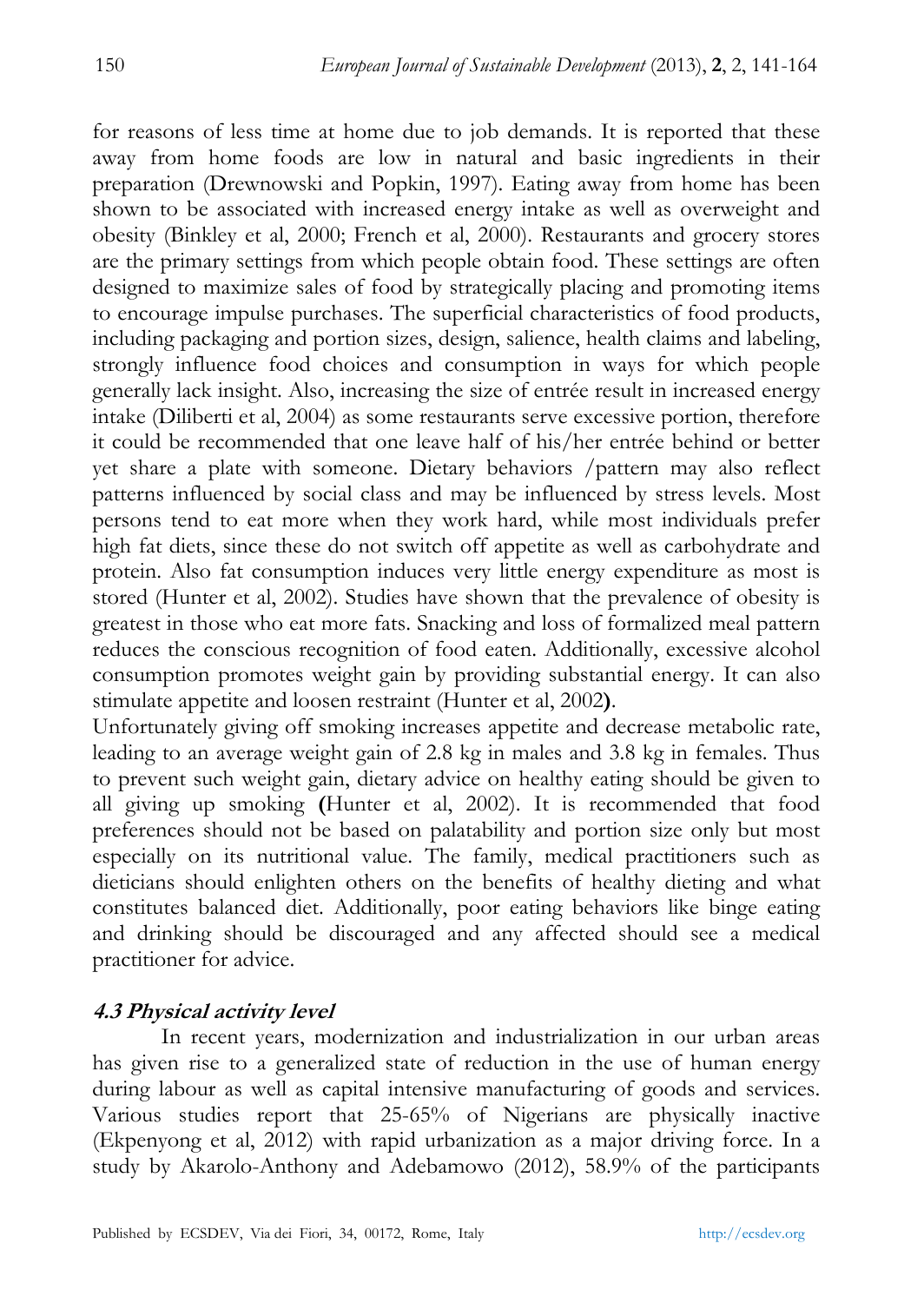reported that they don't exercise, 11.2% exercise 1day/week, and 8.7% exercise 2days/week and 21.2% exercise at least 3days/week. 55% spend at least 6 hours/week sitting at home watching TV, 51% spend at least 6 hours/week sitting doing other things. >90% don't spend any time on sports (running, biking, tennis, squash, soccer, swimming, hiking, aerobics, and weights). 24% spend >10hours/week walking or standing at home, while 67% spend >10hours/week working at home. The result showed that urbanized Nigerian adults adopt a sedentary lifestyle and are more physically active while executing housework than while away from home.

In most rural communities in Nigeria, the physical activity level is very high and less sedentary. It is common sight to see children travel far to streams/springs to fetch water, go to farm, work hard and hence are less prone to be overweight and obese even in genetically predisposed individuals. Adult men and women also engaged in some physical activities such as physical strenuous domestic routines as well as walking long distances to farms, markets and to hawk their goods and wares, which at times are strenuous and may be deleterious to health (Ogunbode et al, 2011).

However, the situation in our urban cities is the reverse of these; most families in the urban areas have limited space to exercise due to congestion and overcrowding in their residential areas.

Most task at home, at offices and factories, and other points are mostly performed using machines and less man power exertion. Though, modern technology has been conducive, its adverse health effects are enormous. Most people in Nigeria are oriented to rapid transportation, capital intensive, instead of labour-intensive jobs. At various places and homes, instead of the staircase, it is common to see many go for motorized lifts. Human labour has been replaced with labour technology such as remote controls, dish and cloth washing machines and computers (Ekezie et al, 2011). The horse drawn carriage of less than a century ago is a far cry from today's fast cars and planes. In fact, a modern day business man whose grandfather probably either walked to work or rode a horse or a bicycle may fly across the Atlantic Ocean between meals (Watchtower, 2008). Work related activities have declined in the recent decades while leisure time dominated by television viewing, computer use has increased. Parents have a key role to play in encouraging the development of an obesogenic environment at home, especially through their examples on their kids. Parents of good examples encourage and also participate in regular exercise of 30 minutes daily with their family members (American Heart Society, 2012). An advance in technology has produced a generation of sedentary children. Most children are essentially glued to their seats at homes (more especially during school holiday periods or after school) focusing on television, videogames, surfing the internet and updating their status on the social network, thereby increasing their odds for excessive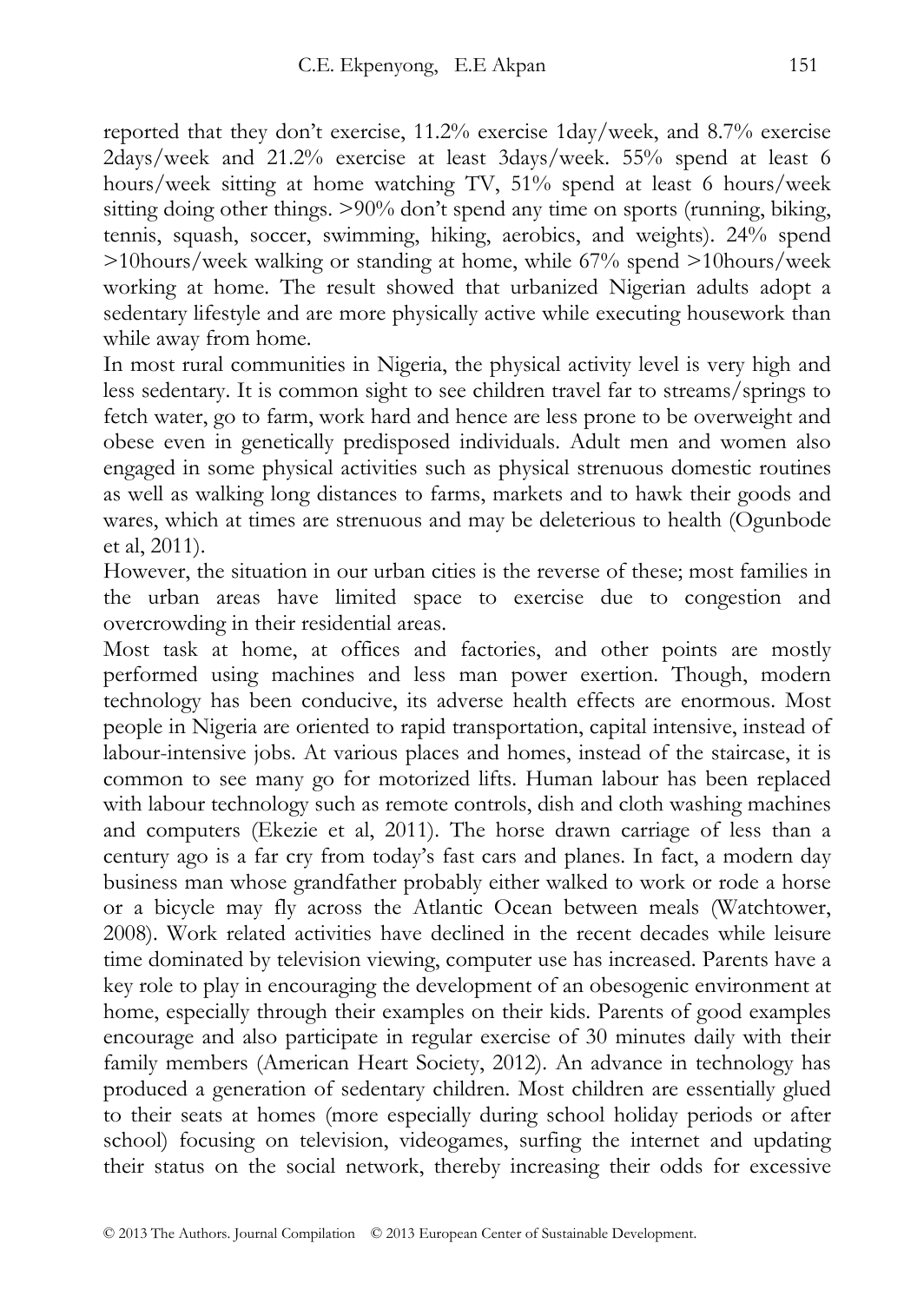weight gain. Family environment also plays an important role in the development of obesity globally. Lengthy periods of television viewing, lack of family meals at home, eating out at restaurants, childhood neglect, depression (Ebbeling et al, 2002) and single child over pampering have also been associated with both childhood and adulthood risk of obesity. Several studies found a positive association between the times spent watching TV and obesity in children. Two primary mechanisms by which television viewing contributes to obesity have been suggested: reduced energy expenditure due to prolonged periods of inactivity and increased dietary intake, either during viewing or as a result of food advertising (Robinson, 1999). Sleep duration is influenced in both adults and young ones by the duration of TV/video gaming/ social networking, night clubbing and job shift/demands (McLaren, 2007) and are associated with weight gain. Many individuals who spend longer hours watching TV/playing video games tend to sleep less. Many children or adults who are in the habit of staying late at night watching a movie/playing games/ surfing the internet or clubbing tends to be involved in excessive night eating to sustain alertness.

Promotion of increased physical activity by all, which can be maintained in a long term, is recommended. Such exertion need not be over strenuous, as walking briskly for 30 minutes each day can result in an additional weight loss of 1 kg per month (American Heart Association, 2012).

## **4.4 Socioeconomic Status**

An association can be found between one's socioeconomic status and the development of obesity (McLaren and Kuh, 2004; Bovet, 2002; Gilbert et al, 1994).Urbanization may also affect an individual's socio-economic status in terms of education, occupation, monthly income and area level of development indicators. In developing countries such as Nigeria, a strong direct relationship has been observed for men, women and children with a higher likelihood of obesity amongst persons of different socio-economic strata (Swinburn et al, 1999). The relationship between SES and obesity in developing countries has been inconsistent and controversial. Previous investigators have reported the relationship between SES and obesity in developing countries to be, positive and strong, implying that the higher the SES the more the obesity (Fezeu et al, 2006). On the other hand, a consistent and strong inverse relationship has been established between SES and obesity in the developed Western societies (Sorensen, 1995). However, Fezeu et al (2006) submitted that the reported positive relationship between SES and obesity may not be true for all developing societies. It is believed to be highly dependent upon the stage of industrial development of a country or region (Bourdieu, 1984). In the study by Mbada et al **(**Mbada et al, 2009) in Nigeria, the overall prevalence rates of overweight and obesity in the lower, middle, and higher socioeconomic strata were 24.8 and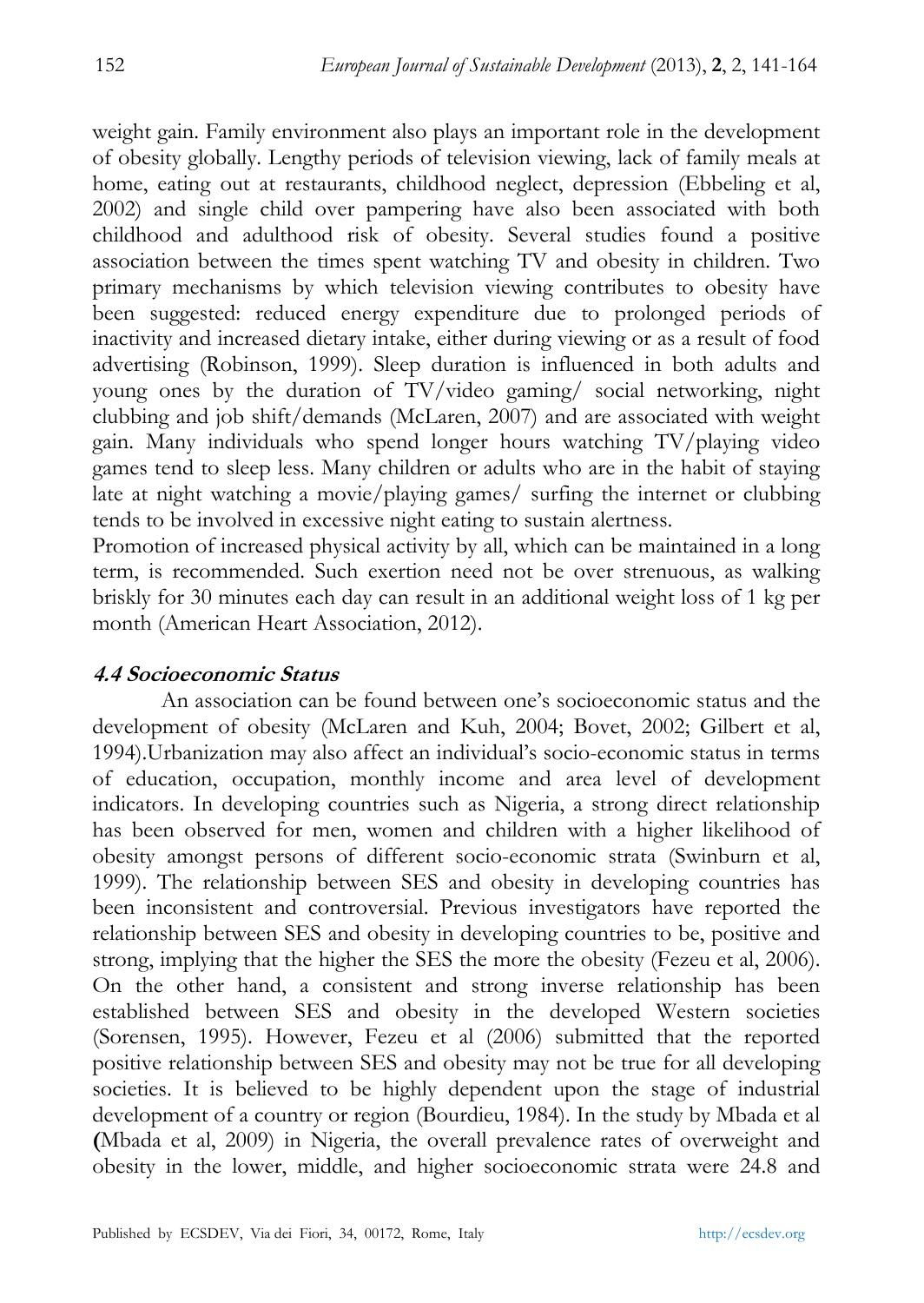12.9%, 18.9 and 5.65%, and 14.6 and 4.86%, respectively. BMI values also differ significantly among the socioeconomic strata, with individuals in the lower socioeconomic stratum having a higher mean value. Additionally Sola et al (2012) found that obesity was more prevalent in less educated women in the urban centers. Both studies findings are at variance with previous studies in developing societies which report a positive relationship between SES and obesity. For example, in a study among adult residents of Accra, Ghana, Amoah (2003) found higher rates of overweight among individuals of higher social class compared with their lower-income counterparts, while Fezeu et al. (2006) reported a positive SES/obesity relation in another study in urban Cameroon.

In the other hand, obesity can be viewed as a social phenomenon (Robinson, 1999) especially based on the Bordieu concept of 'habitus'. According to the Bordieu concept of 'habitus' which states that the body (inclusive of appearance, style, behavior, affinities) is a social metaphor of a person's status (Bourdieu, 1984), no little wonder, the possession of "pot belly" or "beer belly" in men (accumulation of fats on the abdominal region-abdominal obesity) is seen as a sign of wealth, health, power and high socio-economic status, so that even men of low socio-economic status may desire it. Fat and chubby children are perceived as healthy children (the fattening rooms of calabar, BBC News, 2007).

Cultural attitudes also influence obesity. Among the Efiks, Annangs tribes of Nigeria and the Pacifics communities, the cultural practice of fattening is common (Brinks, 1989). Women are kept indoors to lighten their skin and fed foods that are fattening (along with reduced activity). Among the Efiks and Annangs, the women taken through the fattening (*Nkuho*) room are prepared for their bridegroom. At the end of the fattening, the most "big" maiden (pubescent girl) is seen to be the most beautiful and a pride to her family (the fattening rooms of calabar, BBC News, 2007; Brinks, 1989). Most of these women may still remain obese especially for those genetically predisposed and less active due to the prevailing environment. The fact is the desire to lose weight is higher among the educated obese than those of low education status, hence the possible high prevalence of obesity among those of the low SES. Therefore, there is a need for proper enlightenment as to the risk associated with obesity to be extended to those who still hold tenaciously to these cultural norms. Behavioral modification of the populace as to the perception of risk of excessive weight gain is very essential and recommended. The message can be broadly dispensed through the mass media and during one to one hospital visit by medical practitioners.

## **4.5 Psychosocial Factors**

Though education, monthly income, occupation, area level of development influence one's choice of diet and participation in physical exertive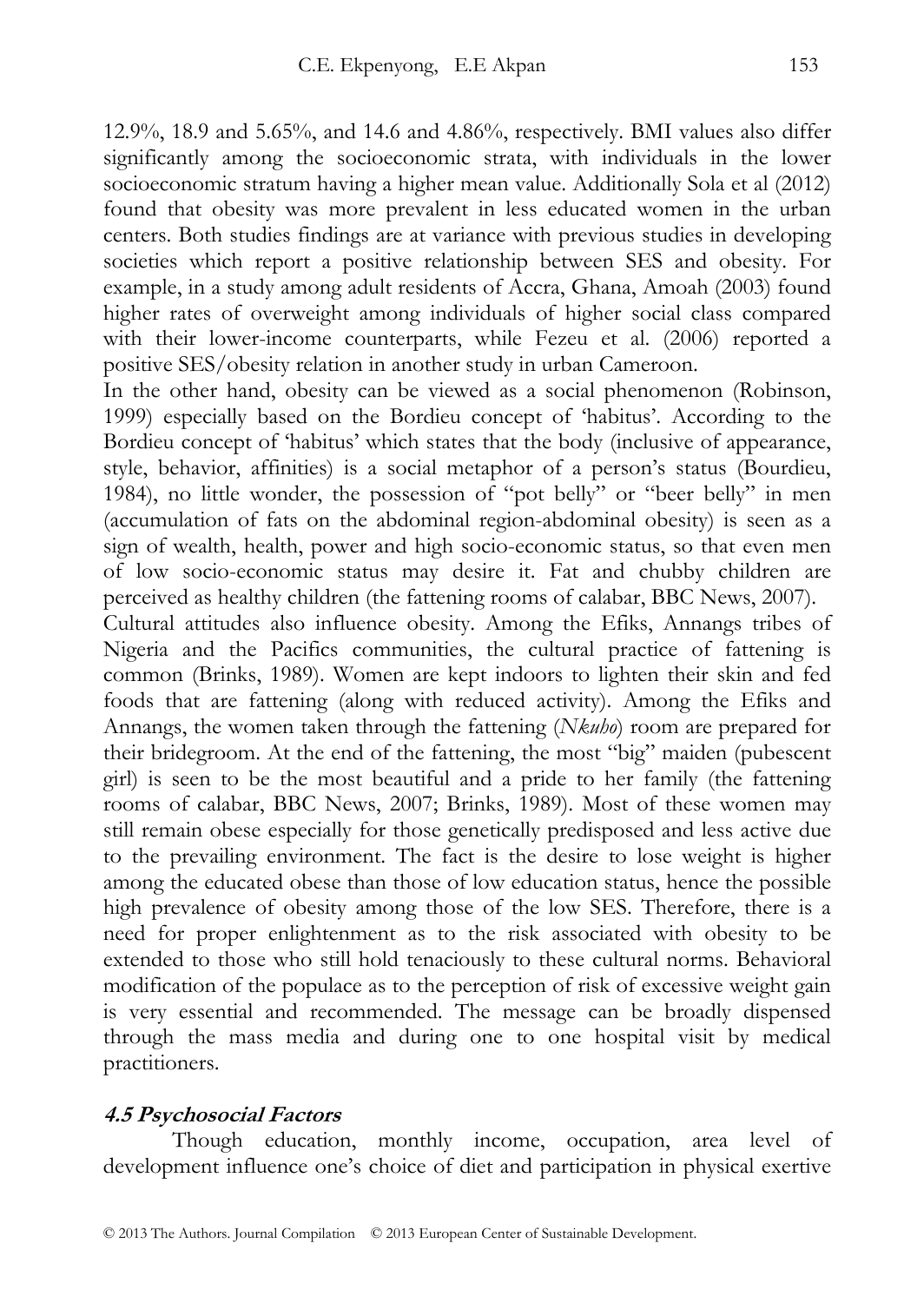activity in relation to body weight gain/loss, however other factors could play a major role. These factors are grouped as psychosocial factors. These include: eating disorders, body image perception, self esteem, drugs, weight based teasing, work place environment and depression (Goldfield et al, 2007).

Abnormal feeding behavior is an important cause of obesity. Although physiologic mechanism regulates food intake, there are also important environmental and psychosocial factors that cause abnormal feeding behavior, excessive energy intake and obesity. Psychological factors may contribute to obesity in some people. For example, people gain weight due to large amount of stressful situations such as a death of a parent, a severe illness or even mental depression. Over eating and weight gain are listed among the vegetative features of depression (Andreoli et al, 2004). Eating can be a means of releasing tension for depressed persons (Simmons-Alling and Tally, 2008) when they are sad, anxious, lonely and frustrated. Comfort eating may result in a temporary attenuation of their depressed mood, the weight gain that results may cause a dysphoric mood due to their inability to control their stress. The resulting guilt may reactivate the cycle, leading to a continuous pattern of using food to cope with emotions (Collins and Bentz, 2009).Other eating behaviors are instrumental to excessive weight gain.

A specific pattern of eating associated with obesity is termed 'night eating syndrome', which may be more common than generally recognized. A patient has anorexia in the morning and overeats (hyperphagia) in the evening, often making repeated excursions to the kitchen and is associated with difficulty in sleeping. More recently, night eating syndrome has been viewed as a disorder of circardian rhythm (Collins and Bentz, 2009)**.** This behavior is associated with a lower than normal rise in plasma leptin and melanocortin levels at night although cause and effects are uncertain (Andeoli et al, 2004).

Additionally, a distorted perception of body image and abnormal eating patterns due to diseases like bulimia nervosa has resulted in excessive weight gain in some due to binge episode of eating. Binge eating or mindless eating, frequent snacking on high calories food all classified as problematic eating behaviors are chronic risk factors for excessive weight gain.

Certain drugs also encourage excessive weight gain though most have antidepressant actions. The drugs includes: Paxil (Paroxetine), Depakote (Valproic acid), Lithium, Prozac (Fluoxetine), Remeron (Mirtazapine), Zyprexa (Olanzapine), Deltasone (Prednisone), Thorazine (Chloropromazine), Elavin, Endep, Vanatrip (Amitriptyline), Allegra (Fexofenadine and Pseudoephedrine), etc (Storrs, 2012) and most of these drugs may alter food intake and behavior. It is common to find most girls or women go for these drugs just because they want to be "chubby" or "fat" in order to fit into their peer group and to earn more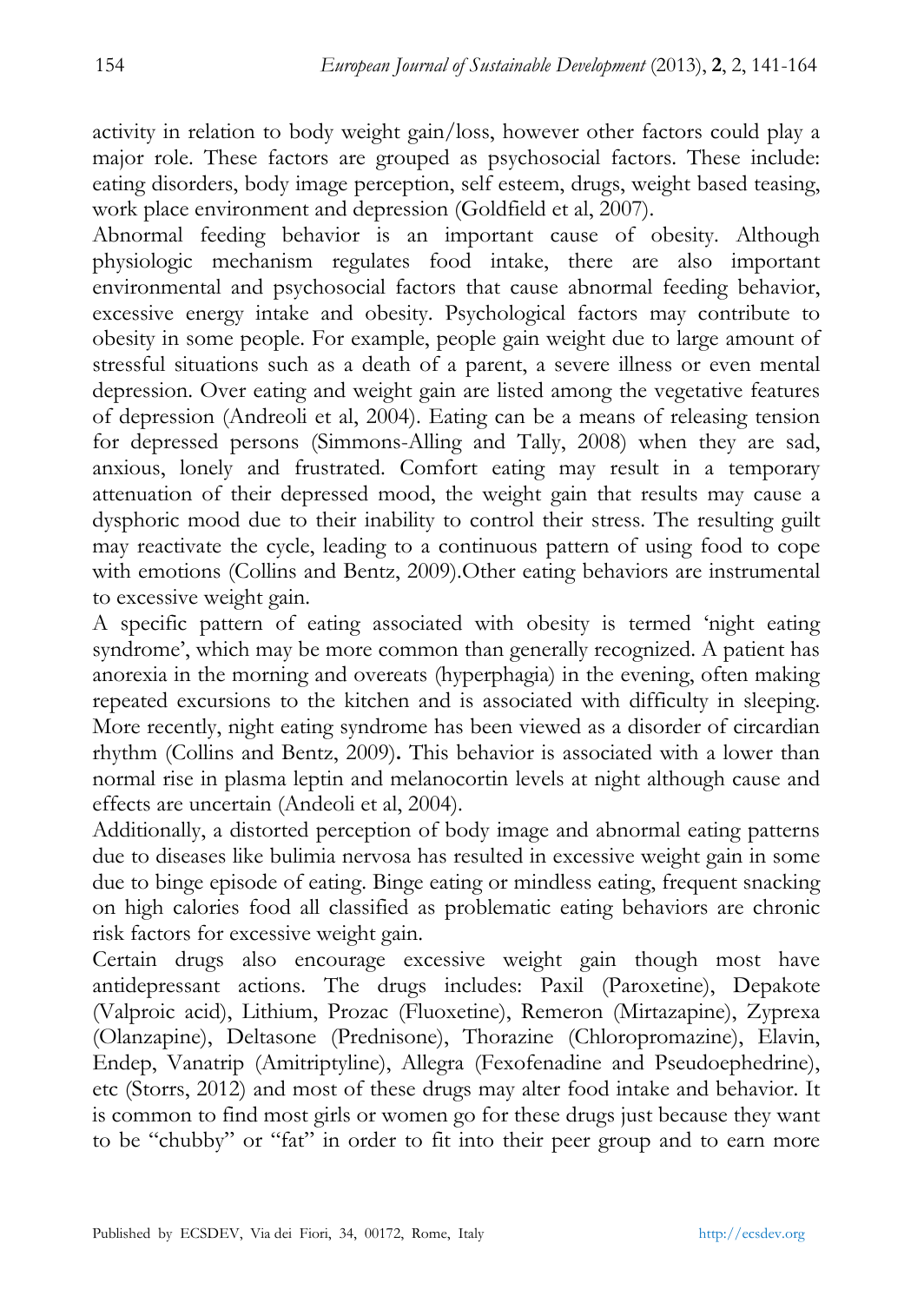respect. Hence low self esteem (Struass, 2000) and negative body image perception may prompt others to want to gain weight.

Aside from psychological disorders induced weight gain, obesity and workplace (e.g. organizational and hazardous) may be related. Obesity may represent an additional risk factor for cardiometabolic disease that result from workplace exposures (Schulte et al, 2007) in terms of the mental, physical and emotional stress. Most Nigerian workers especially those in our urban area tend to cope with regular bouts of psychosocial stress in and out of their workplace.

Psychosocial stress can be traced to physical conditions, organizational structure, interpersonal conflicts, personal characteristics and nature of work (Haq et al, 2008; Lath, 2010). Specific jobs and organizational stressors include high level of job demands, too much work, insufficient social support, harassment and discrimination; etc (Wahab, 2012). There is increasing evidence that obesity and overweight may be related, in part to adverse work conditions. In particular, the risk of obesity may increase in high demands, monotonous work, low control work environments and for those who work long hours (Schulte et al, 2007).

Empirical evidences suggest both a direct and an indirect effect of psychosocial and other work conditions on health are through health behaviors. Indirect pathways may include effects of job stress on physical activity, frequency and pattern of eating (eating behaviors) and other behaviors that may be related to body mass index (Landsbergis et al, 2008; Belkic et al, 2004).

It is factual that obesity arises from a complex source and biological phenomenon and is often perceived as an individual's behavior, this therefore means that a significant association can be found between workplace condition and cardiometabolic risk behavior such as poor diet, overeating, physical inactivity, excessive alcohol consumption and smoking which impart weight change (Lalluka et al, 2004). The pathway by which stress affect health behaviors and BMI are not too clear. However, in order to cope with psychosocial stress, some Nigerians resort to "short term coping strategies" such as smoking, drinking alcohol excessively, binge eating, which tend to predispose one to cardiometabolic health risk. An occupational study conducted in both low control and high demand work environments showed that stress alters food choices in human and causes a shift toward energy dense food items that contain saturated fats and sugars (Wardle et al, 2000).

Workers who walk night shift or shift work are prone to developing non communicable diseases such as obesity, diabetes and sleep disorders. These workers include nurses, doctors, waitresses, truck drivers, police officers, fire fighters etc. Evidences are emerging that shift work alters the body's circadian rhythm which invariably may affect body metabolism (Kruten et al, 2007; Knutson, 2012). In a study conducted among Nigerian nurses by Ogunjimi et al (Ojofeitimi et al, 2007), the prevalence rate of obesity was high (62.2% of 500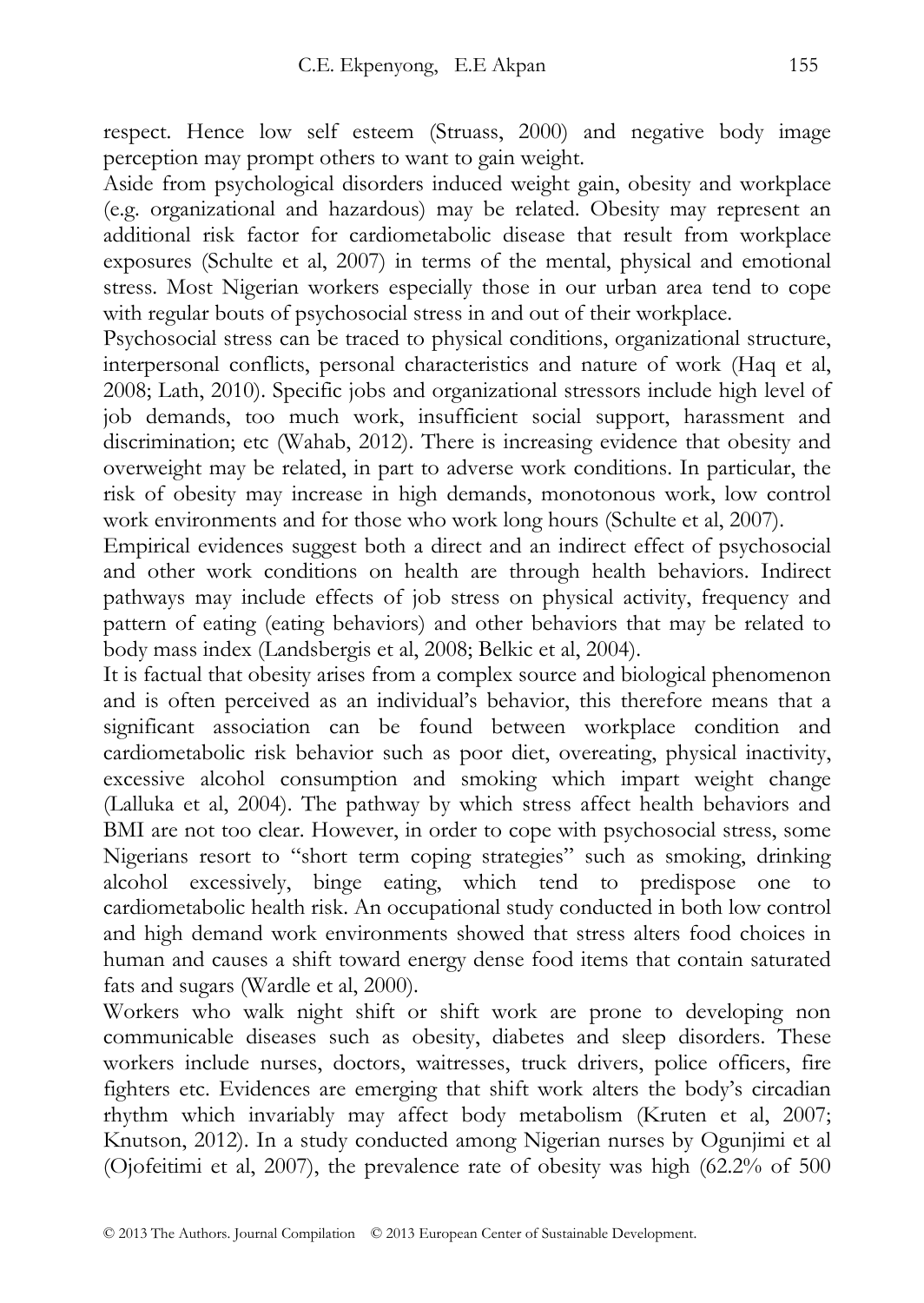nurses were obese). This could possibly be correlated with their eating habits and work shift.

Aside from high job demands impacting on psychosocial stress, employeremployee and employee-employee interrelationship can induce psychosocial stress in most workers in Nigeria hence some workers resort to overeating and drinking in order to cope with stain relationships and poor job satisfaction at workplace.

The hectic pace in our cities has brought immense stress on its active populace. The city life presents its own challenges leaving many with little or no choice than to adapt to it. In most urban cities including those in Nigeria, during the weekends, more persons resort to night clubbing in an attempt to unwind and rest off after a hard week's job. These ones tend to sleep less, drink more (mainly alcohol beverages), eat more (especially fatty foods/meats), smoke more and get involved in many other risky behaviors thereby increasing their odds for both communicable and non-communicable diseases. For those affected, the use of antiretroviral drugs (Knutson, 2012) in addition to consumption of unhealthy diets, tobacco consumption (cessation), heavy alcohol consumption and sedentary lifestyles are risk attitudes for the development of metabolic disorders including obesity.

## **5. Insight This Paper Brings**

Urbanization is linked to obesity by four pivotal factors: socioeconomic status, physical activity level, nutritional and psychosocial factors.

The socio-demographic determinants of obesity among adult in Nigeria were female gender, marriage, low physical activity level, positive family history, urban area of residence and age  $\geq 40$  years. Obesity was more prevalent among women of low SES living in the urban area than those of high SES in variance with what thought to be the case among developing countries. The fact is that, the desire to lose weight is higher among the educated than low educated obese, hence the possible high prevalence of obesity among those of the low SES. Since being fat is misconceived to be a sign of power, respect and an evidence of good living, many less educated women may wish to remain obese. Additionally, overweight and obesity was more prevalent among young children (girls than boys) living in an urban than rural area and attending private schools than public schools. Obesity among young ones is more prevalent among children with parents of high SES than low SES, since they tend to desire chubby kids and may provide environments that promote excessive weight gain.

Various studies reported that 25-65% of Nigerians were physically inactive (Abubakari et al, 2008; Ekpenyong et al, 2012) and involve less in regular exercises/sport (Akarolo-Anthony and Adebamowo, 2012) and some less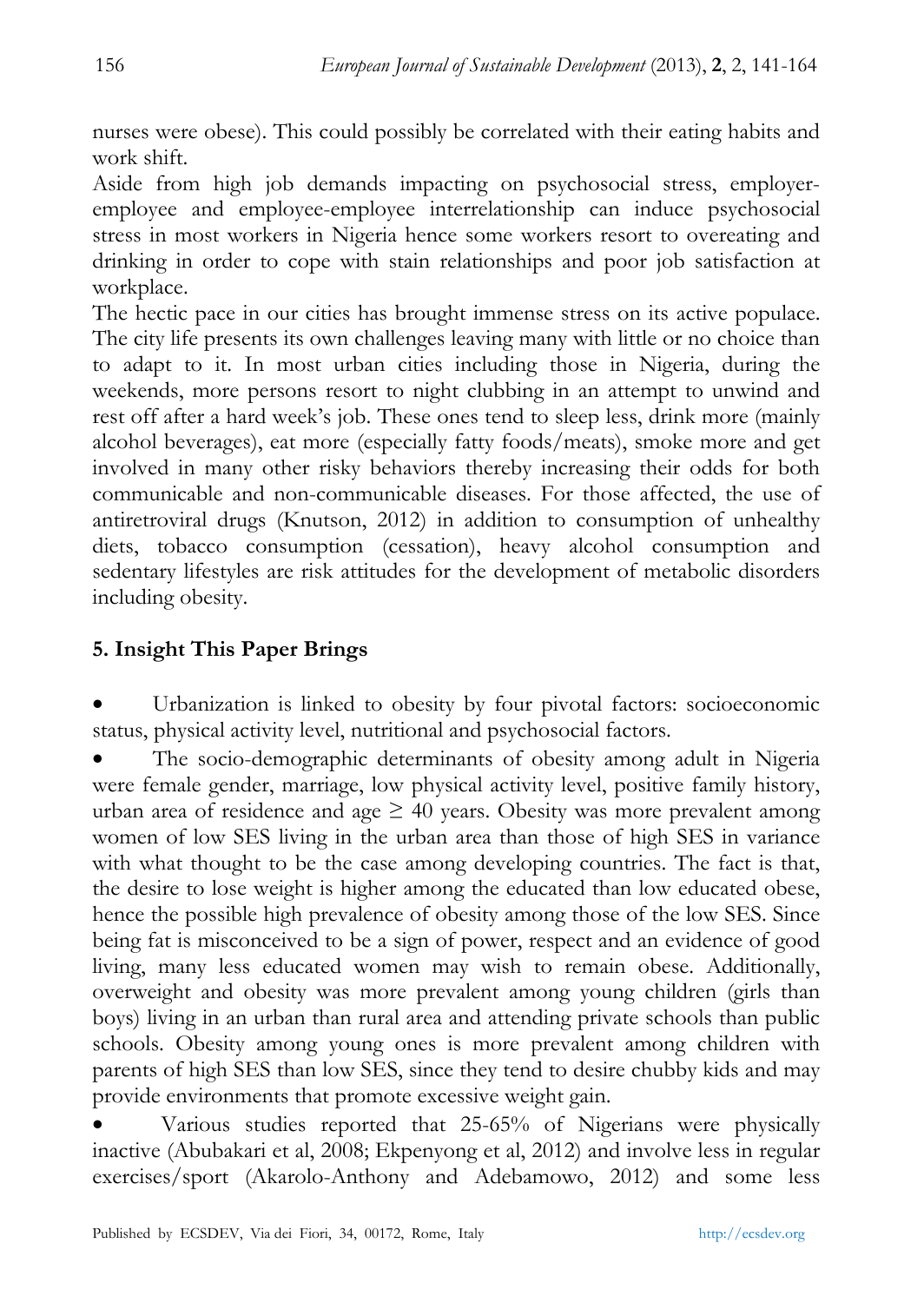educated individuals would prefer foreign and junk foods over traditional and home processed meals especially those in the urban areas.

Positive natural selection of people with a higher body mass index (BMI), assortative mating, and heavier people forming relationships with each other are other factors which have been implicated in the etiology of obesity in Nigeria. Other social determinants to obesity include the income differential, marital status, and BMI change in friends, siblings or spouse irrespective of geographical distance, psychosocial stressors and work environment (Ogunbode et al, 2011).

## **Conclusion/Recommendations**

The rising epidemic of obesity in Nigeria and other parts of sub Saharan Africa is a corollary of the increasing trend of urbanization, as there is a clear difference in the prevalence of obesity between the urban and rural areas. The link between obesity and urbanization could be undermined by attitudinal reorientation, through effective awareness campaigns encompassing (i) proper and practical nutritional choice education (ii) the need for regular physical activity and reduction in excessive body weight.

Also, in view of the recent increase in childhood obesity in both developed and developing countries, and the fact that an overweight child today may be an obese adult tomorrow and an obese adult today may be a father or mother to an obese child in the future (Amoah, 2003; Brinks, 1989; Andreoli et al, 2004) hence, much has to be done to prevent childhood obesity at schools and homes. The parents (especially mothers) should pay more attention to the nutritional status of their families. Parents should encourage their children to regularly exercise through their examples.

At school, the physical and health education and food nutrition studies curriculum should be imbued to be more practical and less theoretical. Good dietary habits such as eating at home and less consumption of fast foods should be emphasized.

Those who are overweight should be discouraged from attaining obesity status while for those already obese; stigmatization could be reversed by public enlightenment and support groups while health care professionals should encourage those ones to attain a healthy weight through proper dieting and increased physical activity.

• Also, anti-obesity clubs should be formed in every sector of the society in order to create more awareness.

The government, health promotion agencies, media and others could play a major role in curbing the growing trend of obesity in Nigeria and worldwide.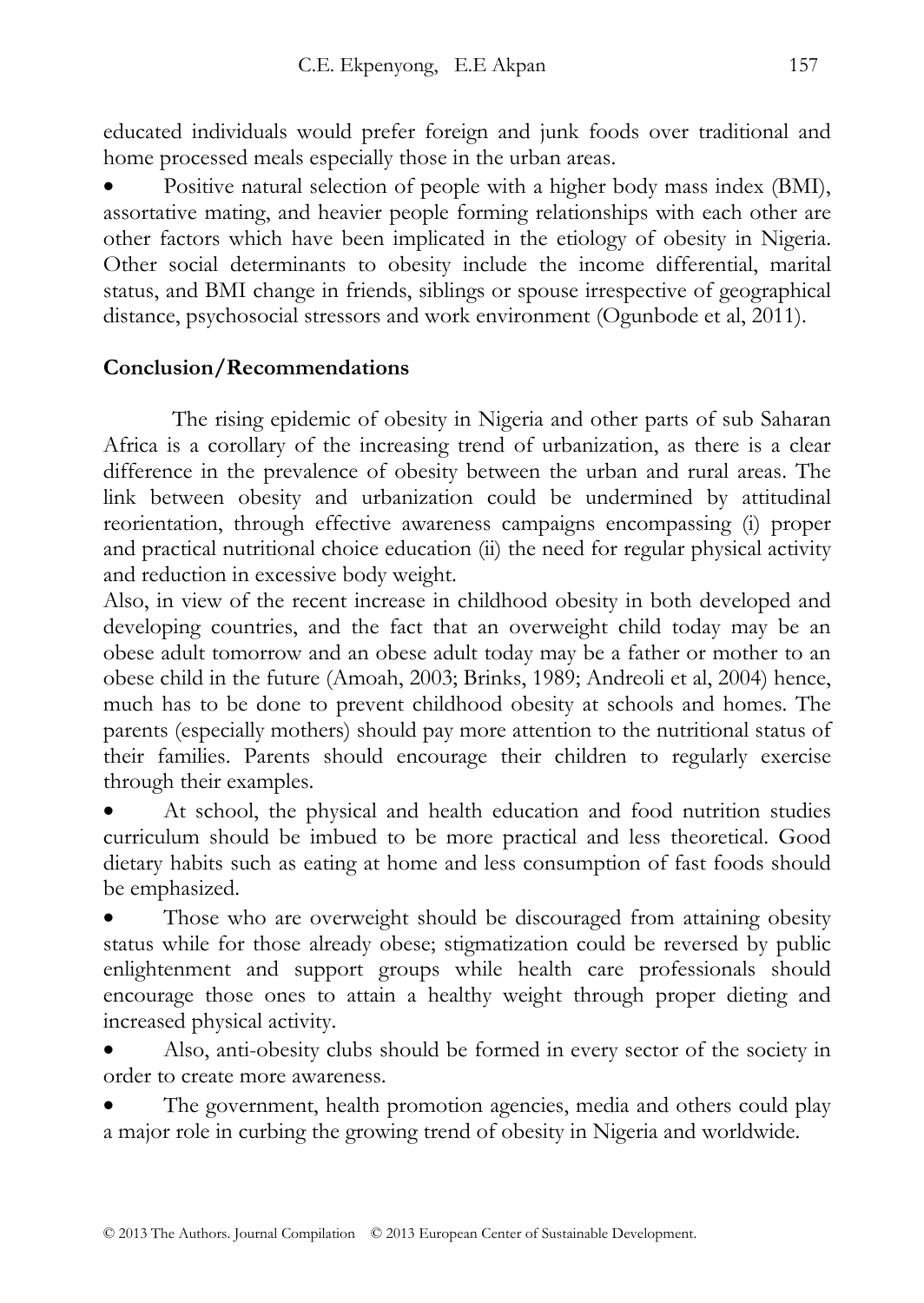The enlightenment should be done in the local language and should involve reputable leaders such as traditional, religious, and peer group leaders.

## **References**

- Abubakari AR, Lauder W, Agyemang C, Jones M, Kirk A, Bhopal RS (2008). Prevalence and time trends in obesity among adult West African populations: a meta-analysis. Obes Rev, **9**(4):297-311.
- Agunwamba A, Bloom D, Friedman A, et al. Nigeria: the Next Generation Project- Literature Review. Harvard School of Public Health, British Council, 2009: pp1-78.
- American Heart Association. Exercise (Physical Activity) and Children (2012). Retrieved from http://www.heart.org/HEARTORG/GettingHealthy/Physical-Activity-and-Children\_UCM\_304053\_Article.jsp.
- Amoah AB (2003). Obesity in adult residents of Accra, Ghana. Ethn Dis, **13**(suppl 2):97–101.
- Bourdieu P (1984). Distinction: a social critique of judgment of taste. London, United Kingdom: Routledge and Kegan Paul Ltd.
- Bovet P, Ross AG, Gervasoni JP, et al (2002). Distribution of blood pressure, body mass index andsmoking habits in the urban population of Dar-es- Salaam, Tanzania and associations with socioeconomic status. Int J Epidemiol, **31**:240-247.
- Brinks PJ (1989). The fattening room among the Annangs of Nigeria. Med Anthropology, **12** (1):131-143.
- Chakrabarty S, Bharati P (2010). Impact of habitation on underweight among Shebar preschool children in Orissa. Stud Tribes Tribals, **8** (1): 49-51.
- Chukwu O (2011). Heart disease, stroke cost Nigerians \$800m yearly. Pm News Sept. 21. Retrieved from http://www.pmnewsnigeria.com/2011/09/21/heart-disease-stroke-cost-nigeria-800myearly.
- Cohen B, White M, Montgomery M, Mc Gee T, Yeung Y (2004). Urban population change: a sketch. In: Montgomery MR, Stren R, Cohen B, Reed HE (eds). Cites Transformed. Demographic change and its implications in the developing world. London: Earth Scan, pp-75-107.
- Collins JC, Bentz JE (2009). Behavioral and psychological factors in obesity. J Lancaster Gen Hosp, **4**(4):124-127.
- Diliberti N, Bordi PL, Coniclin MT, Roe LS, Rolls BJ. Increase portion size leads to increases energy intake in a restaurant meal. Obes Res, 2004; **12**:562-568.
- Drewnowski A, Popkin BM. The nutrition transition in the global diet. Nutri Rev 1997; **5**:1-45.
- Ebbeling CB, Pawlak DB, Ludwig DS (2002). Childhood Obesity: public-health crisis, common sense cure. Lancet, **360**:473-482.
- Ekezie J, Anyanwu EG, Danborno B, Anthony U (2011). Impact of urbanization on obesity, anthropometric profile and blood pressure in the Igbos of Nigeria. N Am J Med Sci, **3** (5): 242-246.
- Ekpenyong CE, Udokang NE, Akpan EE, Samson TK (2012). Double burden, noncommunicable diseases and risk factors evaluation in sub-Saharan Africa: the Nigerian experience. EJSD, **1**(2):249-270.
- Fezeu L, Minkoulou E, Balkau B, et al (2006). Association between socio-economic status and adiposityin urban Cameroon. Int J Epidemiol, **35**:105–111.
- French SA, Harnack L, Jeffery RW (2000). Fast food restaurant use among women in the Pound of Prevention study: Dietary, behavioral and demographic correlates. Int J Obes Relat Metab Disord, **24**: 1353-1359.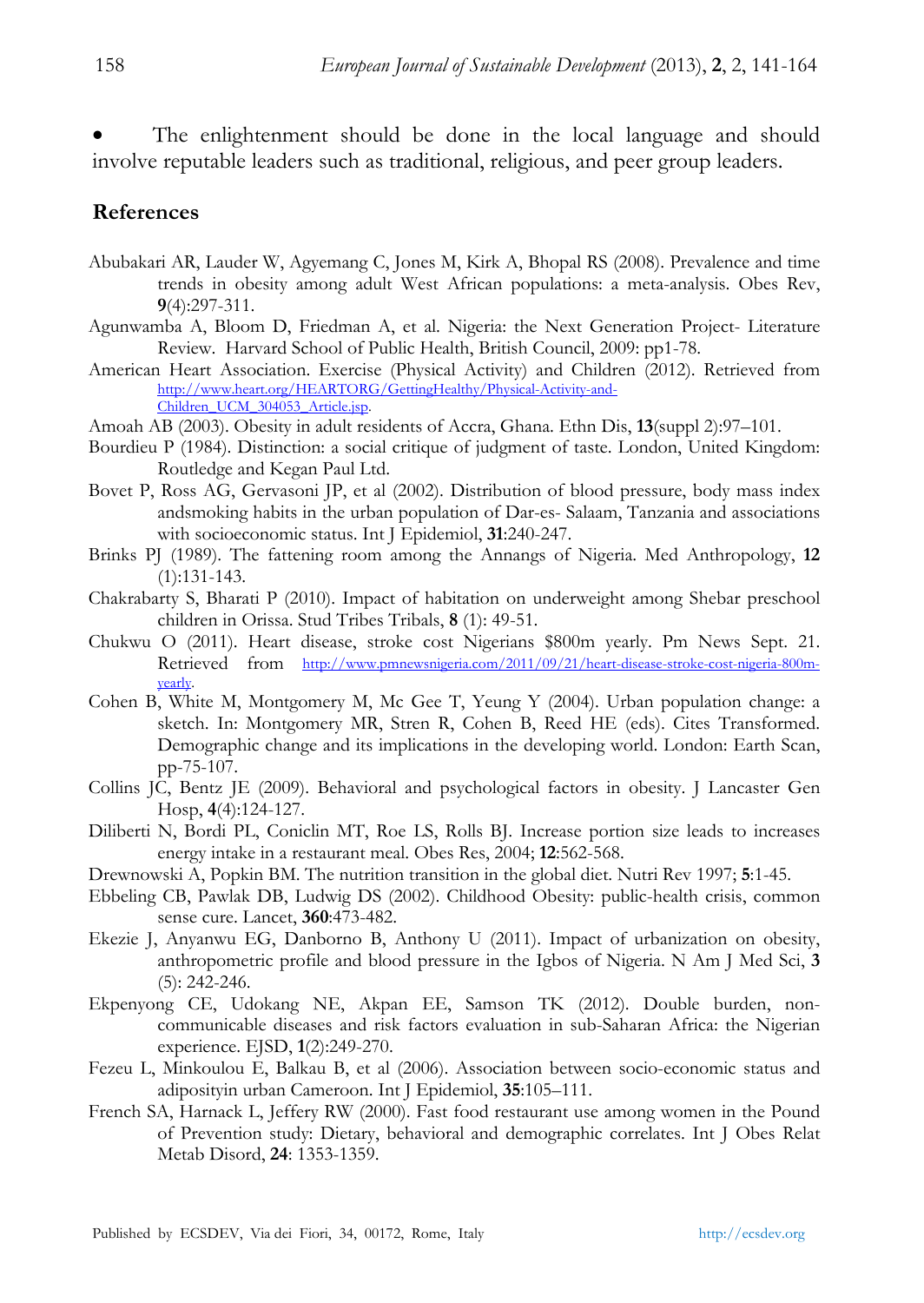- Gillman MW, Rifas-Shiman SL, Camargo CA Jr, et al (2001). Risk of overweight among adolescents who were breast fed as infants. JAMA, 285(19):2461-2467.
- Goldfield GS, Mallory T, Parker T, et al (2007). Effects of modifying physical activity and sedentary behavior on psychosocial adjustment in overweight/obese children. J Pediatric Psychol, **32**(7):783-793.
- Haq Z, Igbal Z, Rahman A (2008). Job stress among community health workers: a multi-method study from Pakistan. Int J Mental Health Syst, 15 (2): 1-8
- Health Reform Foundation of Nigeria (HERFON). Diabetes to top cause of death in 2015. Retrieved from http://vanguardngr.com/2011/10/diabetes-to-top-cause-of-death-in-2015-healthgroup/. Accessed 30 October, 2011
- Heyman C, Pycroft C (2003). Drivers of change in Nigeria. A preliminary overview. Department for International Development, DFID-Nigeria and GHK (Gilmore, Hankey and Kirke) International, London.
- Hunter JA, Hasteltt C, Chilvers ER, Boon NA, Colledge NR (eds) (2002). Davidson's Principles and Practice of Medicine, 19th edn: Philadephia, Churchill Livingstone, pp 303-306.
- Knutson KL (2012). Does inadequate sleep play a role in vulnerability to obesity? Am J Hum Biol, **24**(3):361-371.
- Landsbergis PA, Schnall PL, Deitz DK, Warren K, Pickering TG, Schwartz JE (2008). Job strain and health behavior: result of a perspective study. Am J Health Promotion, **12**: 237-245
- Lath SK (2010). A study of the occupational stress among teachers. Int J Educ Admin, 2 (2): 421- 432
- Leon DA (2008). Cities, urbanization and health. Int J Epidemiol, **37**:4-8.
- Mberu BU (2005). Who moves and who stays?: Rural out-migration in Nigeria. J Population Res, **22** (2): 141-161.
- Nigerian Institute of Social and Economic Research. Nigerian Migration and Urbanization Survey, 1993, Ibadan, 1997.
- Ogunbode AM, Ladipo M, Ajayi IO, Fertiregun A (2011). Obesity: an emerging disease. Niger J Clinc Pract, **14**:390-394.
- Onwuka EC (2005). Oil extraction, environmental degradation and poverty in the Niger Delta region of Nigeria: a viewpoint. Int J Environ Studies, **62**(6):655-662.
- Popkin BM (2000). Urbanization and nutrition transition. Achieving urban food and nutrition security in the developing world. A 2020 Vision for Food, Agriculture, and the Environment, Focus 3. Brief 7 of 10, Washington DC: International Food Policy Research Institute (IFPRI).
- Popkin D, Gordon-Larsen P (2004). The nutrition transition: worldwide obesity dynamics and their determinants. Int J Obes Relat Metab Disord, **28** Suppl 3: S2-9.
- Robinson TN (1999). Reducing children's television viewing to prevent obesity. A randomized controlled trail. JAMA, **282**:1561-1567.
- Schulte PA, Wagner GR, Ostry A, et al (2007). work, obesity and occupational safety and health. Am J Public Health, 97 (3): 428-436
- Shetty P, Schmidhuber J (2011). Nutrition, lifestyle, obesity and chronic disease, Population Division Expert Paper No. 2011/3 United Nations, New York.
- Simmons-Alling S, Talley S (2008). Bipolar disorder and weight gain: a multifactorial assessment. J Am Psychiatr Nurses Assoc, **13**(6):345-352.
- Skidmore PM, Yamei JW (2004). The obesity epidemic: prospect for prevention. Q J Med, **97**: 817-825.
- Sorensen TI (1995). Socio-economic aspects of obesity: causes or effects? Int J Obes Relat Metab Disord, **19**(suppl 6):S6–S8.
- Storrs C (2012). Pharmaceuticals and fat: 13 drugs that can make you gain weight. Health Magazine. http://www.health.com/health/gallery/0,,20545602,00.html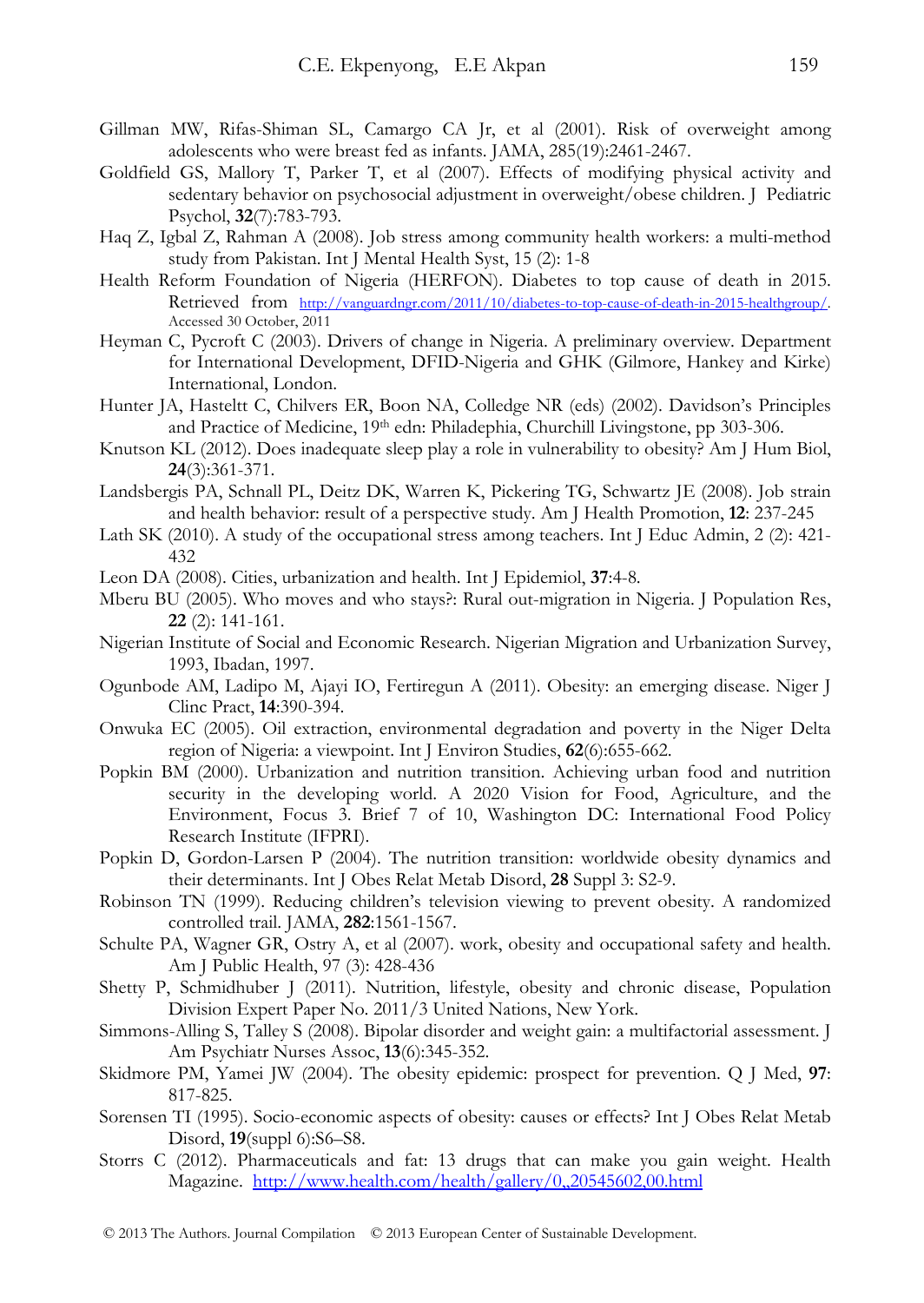- Swinburn B, Egger G, Raza F (1999). Dissecting obesogenic environments: the development and application of a frame for identifying and prioritizing environmental interventions for obesity. Prev Med, **29**:563-570
- The fattening rooms of Calabar. BBC News, 19th July, 2007. Retrieved from http://news.bbc.co.uk/2/hi/6904640.stm.
- Toschke AM, Vignerova J, Lhotska L, Osancova K, Koletzsko B, von Kries R (2002). Overweight and obesity in 6- to 14-year-old Czech children in 1991: protective effect of breastfeeding. J Pediatr, 2002**; 141**: 764-769.
- Ulasi II, Ijoma CK, Onodugo OD. A community-based study of hypertension and cardiometabolic syndrome in semi-urban and rural communities in Nigeria. BMC Health Services Res, 2010; **10**:71.
- United Nation Population Fund (UNFPA). State of the world's population, 2007. Unleashing potential urban growth. Retrieved from www.unfpa.org/swp/2007 /.
- United Nations Population Funds, Nigeria. Abuja, Population Projection. Retrieved 8 October 2012 from www.nigeria.unfpa.org/abuja.html
- United Nations, Department of Economic and Social Affairs, Population Division: World Urbanization Prospects, the 2007 Revision. New York, 2008. Retrieved from http://esa.un.org/unup .
- United Nations, Department of Economic and Social Affairs, Population Division: World Urbanization Prospects: The 2005 Revision, 2006. Retrieved from http://www.un.org/esa/publication/WUP2005/2005wup.htm.
- United Nations, Department of Economic and Social Affairs, Population Division: World Urbanization Prospects, the 2006 Revision (ST/ESA/SER.A/261/ES). New York, 2007.
- United Nations, Department of Economic and Social Affairs, Population Division: Urban Agglomerations. New York, 2004.
- Wahab AB (2010). Stress management among artisans in the construction industry in Nigeria. Global J Res Eng, 10(1): 93-103
- Wardle J, Steptoe A, Oliver G, Lipsey Z (2000). Stress, dietary restraints and food intake. J Psychosom Res, **48**:195-202.
- Watchtower Bible and Tract Society of Pennsylvania. Is obesity really a problem? Awake, 2008, September, **85**(22):3-12.
- White M, Montgomery M, Brennan-Galvin E, Visaria P (2004). Urban population dynamics. In: Montgomery MR, Stren R, Cohen B, Reed HS (eds). Cities Transformed: demographic change and its implications in the developing world. London: Earth Scan. pp. 108-154.
- Wikipedia. Urbanization. Retrieved from http://en.wikipedia.org/w/index.php?title=urbanization&oldid=503108358. Accessed 8 October 2012
- World Bank Group (2012), Country Brief, Nigeria., Washington DC. Retrieved from www.worldbank.org/en/country/nigeria.
- World Health Organization (2002). Diet, Nutrition and Prevention of Chronic Diseases: Report of a joint WHO/FAO Expert Consultation, 28 January-1 February 2002, (WHO Technical Report Series 916). Geneva, Switzerland.
- World Health Organization (2006). Obesity and overweight. Fact sheet  $N^{0}311$ . World Health Organization Media Center, Geneva, Switzerland.
- World Health Organization (2011). WHO Maps: Non-communicable disease trend in all countries, World Health Global Report, World Health Organization.
- Yaday K, Krishnan A (2008). Changing patterns of diet, physical activity and obesity among urban, rural and slum populations in north India. Obes Rev, **9**(5):400-408.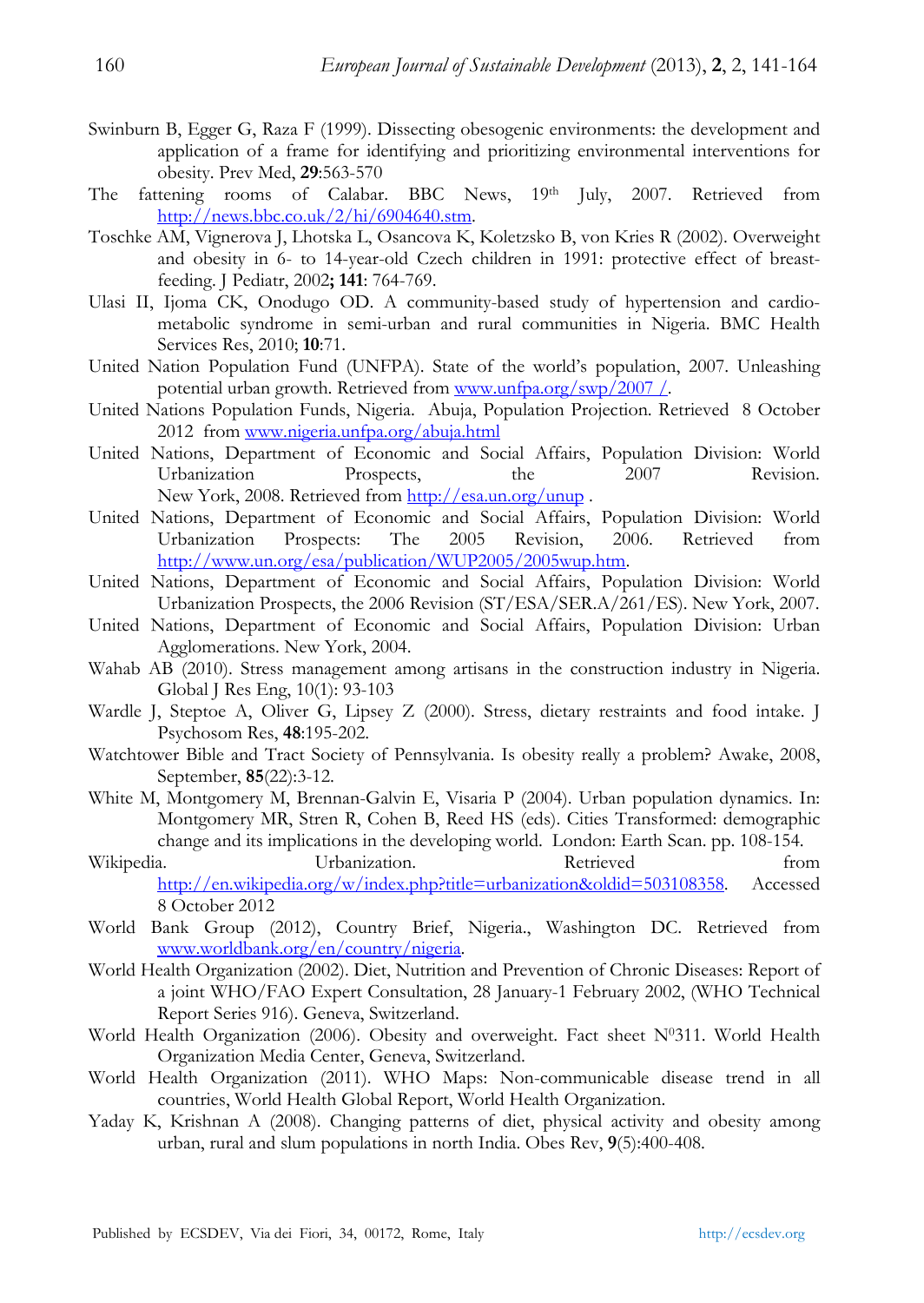| Table 1: Published articles on the prevalence of overweight/obesity in urban and rural settings in Nigeria |               |                                                |        |                   |                                                   |  |  |
|------------------------------------------------------------------------------------------------------------|---------------|------------------------------------------------|--------|-------------------|---------------------------------------------------|--|--|
| <b>Authors</b>                                                                                             | Study setting | Sample                                         | Total  | Over weight       | Obesity                                           |  |  |
|                                                                                                            |               | population/characteristics                     | sample | Prevalence $(\%)$ | Prevalence (%)                                    |  |  |
| Adedoyin et al (2009)                                                                                      | Semi-urban    | Adults                                         | 2097   | 20.3%             | $12.5\%$                                          |  |  |
| Adegoke et al (2009)                                                                                       | Semi-urban    | School children                                | 720    | 2.8%              | $0.3\%$                                           |  |  |
| Adesina et al (2012)                                                                                       | Urban         | School children (10-19 years)                  | 960    | 6.3%              | $1.8\%$                                           |  |  |
| Adeyemo et al (2010)                                                                                       | Urban         | Out patients volunteers (adults <sup>§</sup> ) | 106    | 27.7%             | 11.4%                                             |  |  |
| Akarolo-Anthony and Adebamowo (2012)                                                                       | Urban         | <b>Adults</b>                                  | 1059   | 36%               | 25%                                               |  |  |
| Akinpelu et al (2008)                                                                                      | Urban         | School children (12-18 years)                  | 1638   | $0-8.1\%$ (males) | $0-2.7%$ (males)                                  |  |  |
|                                                                                                            |               |                                                |        | $1.3 - 8.1\%$     | $0-1.9%$ (females)                                |  |  |
|                                                                                                            |               |                                                |        | (females)         |                                                   |  |  |
| Akintunde et al (2010)                                                                                     | Urban         | Hypertensive patients(adults) §                | 1102   | 31.9%             | $16.5%$ (mild)<br>5.3%(moderate)<br>3.7% (severe) |  |  |
| Amira et al (2011)                                                                                         | Urban         | Hospital volunteers (adults) §                 | 1368   | 32.7%             | 22.2%                                             |  |  |
| Amole et al (2011)                                                                                         | Urban         | Adults                                         | 400    | $\omega$          | 8.9% (males) 19.5% (females)                      |  |  |
| Ansa et al (2001)                                                                                          | Urban         | Children (6-12 years)                          | 100    | $\sim$            | 2.3%                                              |  |  |
|                                                                                                            |               | Adolescents (13-15 years)                      |        |                   | 4.0%                                              |  |  |
|                                                                                                            |               | Teenagers (16-18 years)                        |        |                   | $3.0\%$                                           |  |  |
| Bakari et al (2007)                                                                                        | Sub-urban     | Adults §                                       | 317    | 18.5%             | 13.1%                                             |  |  |
| Ben Bassey et al (2007)                                                                                    | Urban         | Adults §                                       | 1504   | 3.7%              | 0.4%                                              |  |  |
|                                                                                                            | Rural         |                                                |        | $3.0\%$           | $0.0\%$                                           |  |  |
| Chigbu and Aja (2011)                                                                                      | Urban         | Pregnant women                                 | 3167   |                   | 10.7%                                             |  |  |
| Desalu et al (2008)                                                                                        | Urban         | Adults                                         | 810    | 35.1%             | 9.8%                                              |  |  |
| Ekezie et al(2011)                                                                                         | Urban         | Adults                                         | 567    | ä,                | 22.5%                                             |  |  |
|                                                                                                            | Rural         |                                                |        |                   | 20.5%                                             |  |  |
| Ekpenyong et al (2011)                                                                                     | Urban         | Civil servants (18-55 years)                   | 2042   | $\sim$            | 11.5%                                             |  |  |
| Ezeanochie et al (2011)                                                                                    | Urban         | Pregnant women                                 | 201    |                   | 9.23%                                             |  |  |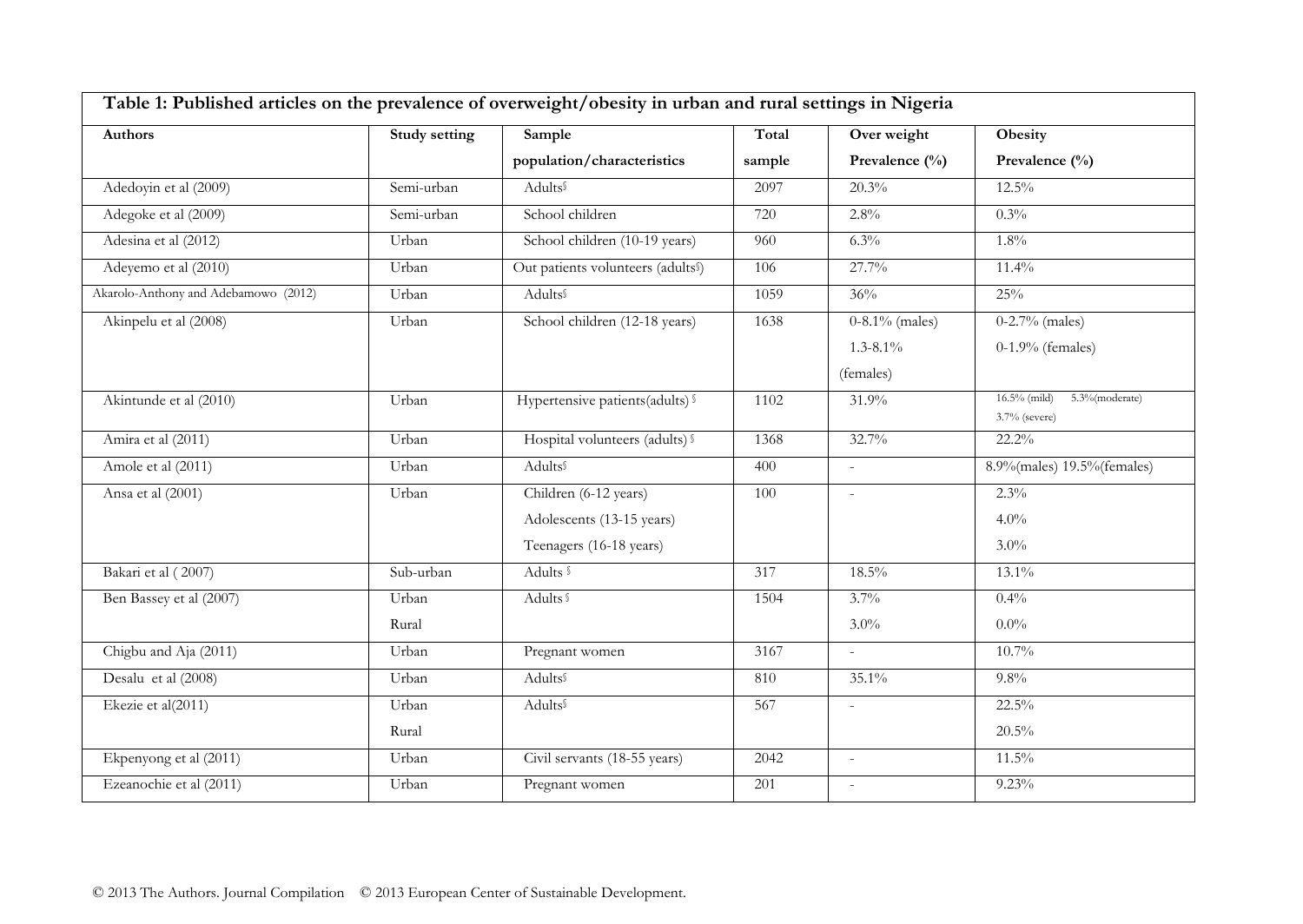| Fertuga et al (2011)           | Semiurban             | School children (6-10 years)                         | 1016   | $3.0\%$                  | $0.5\%$                                                                |
|--------------------------------|-----------------------|------------------------------------------------------|--------|--------------------------|------------------------------------------------------------------------|
| Goon et al (2011)              | Rural                 | Female secondary<br>school<br>children (12-18 years) | 722    |                          | 7.5%                                                                   |
| Illoh et al $(2011)$           | Rural                 | Adults patients (18-90 years)                        | 2156   | ÷.                       | $6.0\%$                                                                |
| Mbada et al (2009)             | Urban                 | Adults (30-60 years)                                 | 1067   | 24.8%<br>18.9%<br>14.6%  | 12.9% (low SES)<br>5.65% (medium)<br>4.86%(high SES)                   |
| Ogunjimi et al (2010)          | Urban                 | <b>Nurses</b>                                        | 500    | $\overline{\phantom{0}}$ | $62.2\%$                                                               |
| Olatunbosun et al(2011)        | Urban                 | Adult civil servants§                                | 998    | 17.45%                   | 8.82%                                                                  |
| Omigbodun et al (2010)         | Rural                 | School students (10-19 years)                        | 1799   | ÷.                       | 2.3%                                                                   |
| Ojofeitimi et al (2007)        | Semi-urban            | Adolescent females in private<br>schools             | 257    | $4.0\%$                  | $1.2\%$                                                                |
| Osuji et al (2010)             | Semi-urban            | Adult women §                                        | 186    | 38.5%                    | 20.7%                                                                  |
| Puepet et al (2002)            | Urban                 | Adult volunteers                                     | 902    |                          | 21.4%                                                                  |
| Senbanjo and Adejuyigbe (2007) | Urban                 | Pre-school children                                  | 270    | 13.7%                    | $5.2\%$                                                                |
| Sola et al (2011)              | Urban<br>Rural<br>and | Adults (18-45 years)                                 | 435    | $22\%$                   | 4% More normal weight persons in<br>the rural than urban setting       |
| Sola et al (2012)              | Urban                 | Adults                                               | 229    | ٠                        | Overall: 22.3%<br>Obesity in urban vs rural settings:<br>40.7% vs 4.3% |
| Wahab et al (2011)             | Urban                 | Adult                                                | 300    | 53.3%                    | 21.0%                                                                  |
| World Bank (2012)              | ä,                    | Obesity (non pregnant women) 1a                      | $\sim$ | $\sim$                   | 5.8%                                                                   |
| World Bank (2012)              |                       | Obesity (non pregnant women) <sup>1b</sup>           | $\sim$ |                          | 6.4%                                                                   |

§ Legally in Nigeria, persons above 18 years of age can be regarded as adults.

1a 2003 Nigeria Demographic and Health Survey.

1b 2008 Nigeria Demographic and Health Survey.